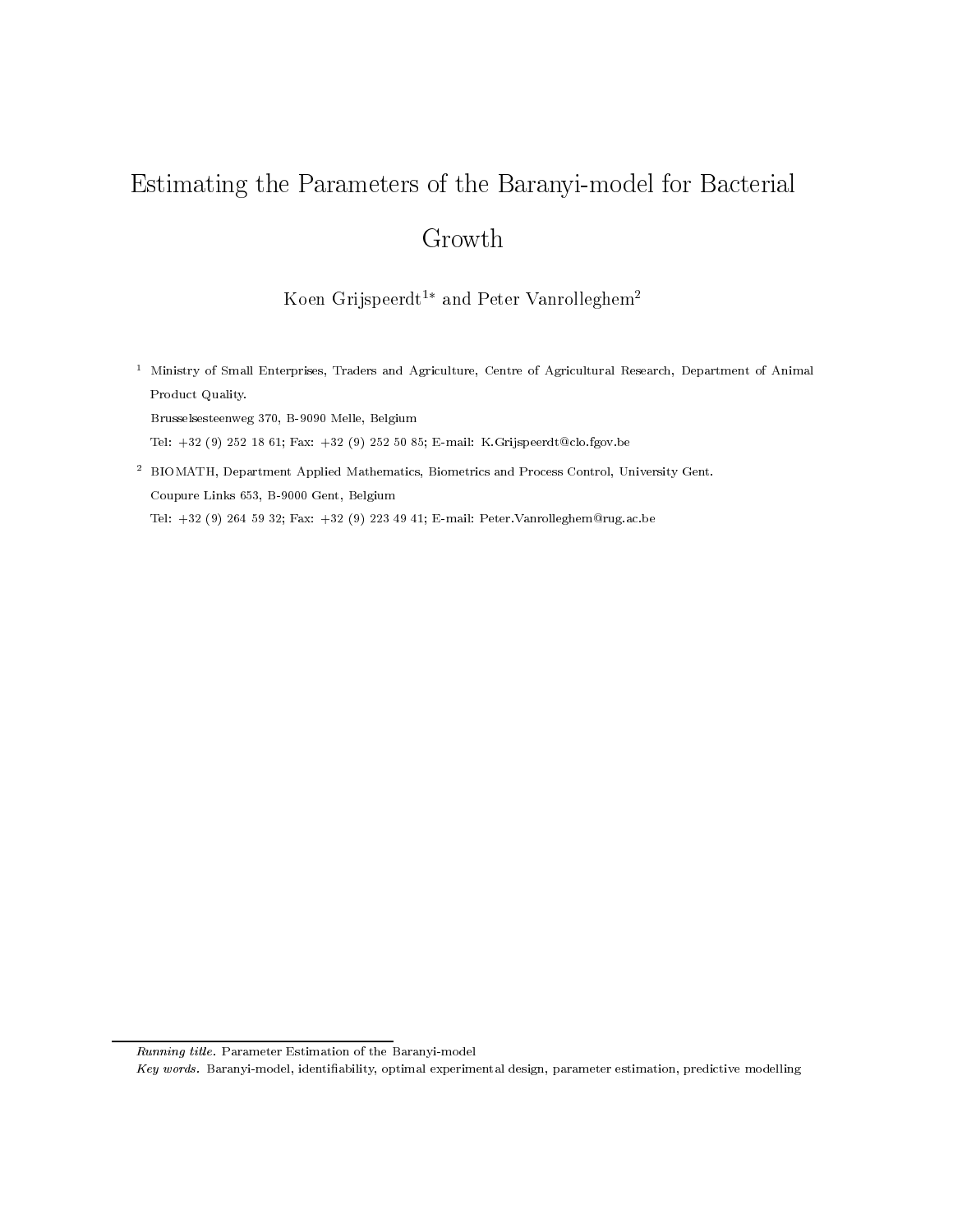#### Abstract

The identiability properties of the Baranyi-model for bacterial growth were investigated, both structurally and applied on real-life data. Using the Taylor-series approach, it was formally proven that the model is structurally identiable, i.e. the model parameters can be given unique values in the presence of perfect (noiseless) bacterial growth data. The model also has acceptable practical identiability properties in the presence of realistic data, although there was a relatively high correlation between two of the model parameter: the maximum specific growth rate  $\mu_{max}$  and the suitability indicator  $h_0$ . An optimal experimental design to improve parameter estimation uncertainty was worked out, using the sampling times of the microbial growth curve as experimental degree of freedom. Using a D-optimal design criterion, it could be shown that the optimal sampling times were concentrated in 4 regions, each providing maximum information on a particular parameter. The uncertainty of the design was assessed with a Monte Carlo simulation to yield the 95 % condence intervals on the proposed sampling times. Based on these intervals, a design was proposed and experimentally validated. The error on the parameter estimates was more than halved, their correlation diminished and the nonlinearity of the result improved.

## Introduction

Predictive modelling of bacterial growth and inactivation is an important research topic among food microbiologists (Buchanan, 1993, Skinner and Larkin 1994, McMeekin et al. 1997). Predictive models allow to estimate the shelf-life of foods, isolate critical points in the production and distribution process and can give insight on how environmental variables affect the behaviour of pathogenic or spoilage bacteria. Whiting (1995) distinguishes three levels among predictive microbiological models: primary level models describe changes of microbial numbers with time, secondary level models summarise the effect of environmental conditions and the tertiary level models combine the two first levels. Although the concepts presented in this paper apply to all types of models, the practical implementation will be restricted to a level 1 model.

Among the most used level 1 predictive models are the modied Gompertz model (Zwietering et al. 1990, McMeekin et al. 1993) and the logistics model (Peleg 1997). Although based on theoretical considerations, these models were not originally developed for modelling bacterial growth and certainly not for modelling the logarithm of the bacterial cell concentration (Baranyi et al. 1993). They should therefore be considered as purely empirical models. Nevertheless, the parameters in the model are given physical meaning whose values are crucial for the deployment and interpretation of simulation results. More recently, Baranyi and coworkers developed a mechanistic model for bacterial growth (Baranyi et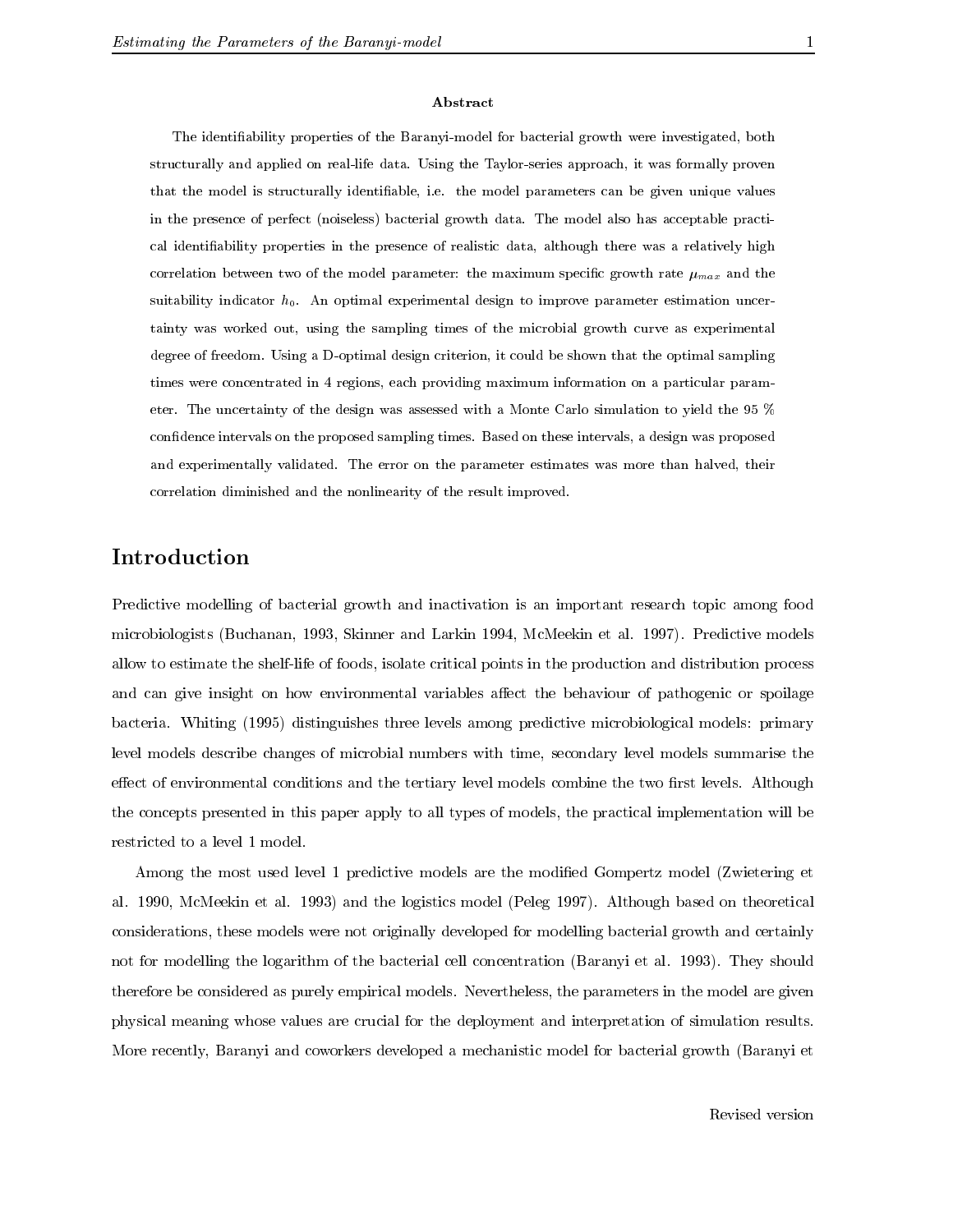al. 1993, Baranyi and Roberts 1994, 1995). Last years, this model is being more and more adopted over the modied Gompertz model (George et al. 1996, McClure et al. 1997, Sutherland et al. 1997). One of the attractive points of the Baranyi-model, besides its good predictive capabilities, is the fact that it is a truly dynamic model in the sense that it can deal with time varying environmental conditions. In view of the growing attention given to shelf-life prediction of foods and quantitative risk analysis of food production cycles (McMeekin and Ross 1996, Foegeding 1997), this is an indispensable property.

The value of model-based predictions and risk analysis is to a large extent dependent on the reliability of the model parameters. Parameter values are obtained by fitting the model to experimental data. The experimental error, the experimental design and the model bias determine the reliability of estimates. The statistical signicance that can be attributed to parameter estimates is generally referred to as the identifiability of the parameters. Problems with the identifiability arise when parameters cannot be significantly estimated or when estimates are strongly correlated. The importance of sufficient and well distributed experimental data has been addressed by Bratchell et al. (1989) and Baranyi et al. (1996) and cannot be overestimated: a good experimental design can overcome many problems with parameter identiability.

In this paper, the identiability properties of the Baranyi-model have been examined in detail. The analysis is restricted to the explicit form of the model for constant environment settings only. This was done for two reasons:

- $\bullet$  The analysis gets quite complicated when considering the differential equation form of the model, which could conceal the principles of the identiability analysis.
- $\bullet$  Generally, the model is used in the explicit form when the aim is to estimate the parameters. The differential equation form is subsequently used to simulate dynamic environmental conditions (Baranyi et al. 1995). It could be more efficient to estimate parameters directly from data gathered under dynamic environmental conditions with the differential-equation model. Using optimal experimental design, Bernaerts et al. (1998) showed that temperature-dependent parameters could be estimated directly from the differential equation form of the Baranyi-model.

The accuracy of predictions made by predictive microbiological models is dependent on the model parameter estimate errors. The smaller these errors, the more reliable predictions will be. The aim of this paper is to analyse the identifiability properties of the Baranyi model and to establish an efficient method for improving the reliability of the model parameter estimates based on available knowledge.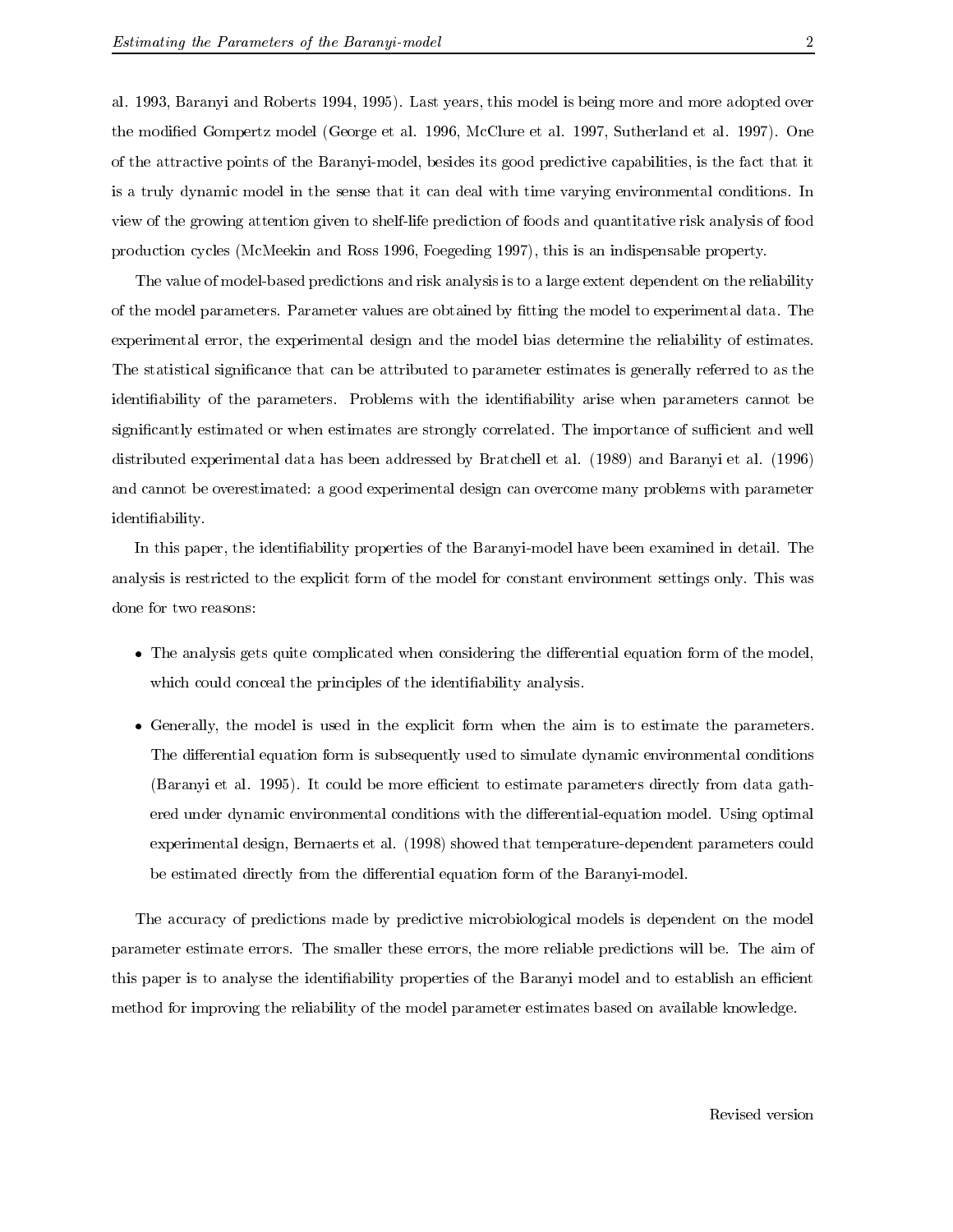## The model

The reader is referred to Baranyi et al. (1993) for the theoretical derivation of the model. The explicit form of the model is the following (Baranyi and Roberts 1994):

$$
y(t) = y_0 + \mu_{max} t + \frac{1}{\mu_{max}} \ln \left( e^{-\nu \cdot t} + e^{-h_0} - e^{-\nu \cdot t - h_0} \right)
$$

$$
- \frac{1}{m} \ln \left( 1 + \frac{e^{m\mu_{max} t + \frac{1}{\mu_{max}} \ln \left( e^{-\nu \cdot t} + e^{-h_0} - e^{-\nu \cdot t - h_0} \right)} - 1}{e^{m(y_{max} - y_0)}} \right)
$$
(1)

where:

- $y(t) = \ln(x(t))$  with  $x(t)$  the cell concentration  $\left(\frac{CFU}{ml}\right)$
- $y_0 = \ln(x_0), y_{max} = \ln(x_{max}), x_0$  being the initial and  $x_{max}$  the asymptotic cell concentration, respectively

he are a series of the contract of the contract of the contract of the contract of the contract of the contract of the contract of the contract of the contract of the contract of the contract of the contract of the contrac

- $\mu_{max}$  is the maximum specific growth rate  $(\frac{1}{b})$
- $\bullet$   $m$  is a curvature parameter to characterise the transition from the exponential phase
- $\bullet$   $\nu$  is a curvature parameter to characterise the transition to the exponential phase
- $\bullet$   $\,h_{0}$  is a dimensionless parameter quantifying the initial physiological state of the cells. From that, the lag time  $\lambda$  (h) can be calculated as  $\frac{m}{\mu_{max}}$ .

For the curvature parameters, Baranyi (1997) suggests  $\nu = \mu_{max}$  and  $m = 1$ , values that are also adopted in this paper. This decreases the number of parameters by 2, so the model has 4 parameters:  $\mu_{max}$ ,  $h_0$ ,  $y_0$  and  $y_{max}$ .

Baranyi and Roberts (1995) noted that  $h_0$  can be thought of as a suitability indicator of the microorganism population to the actual environment. If the experimental procedure is standardised, this suitability indicator will be more or less constant which is equivalent to the assumption that the lag and  $\mu_{max}$  are inversely proportional.

## Structural identiability

Theoretical identiability is related to the possibility to give a unique value to a parameter of a mathematical model (Vanrolleghem and Dochain 1998). Otherwise stated: are parameters identiable given a model structure and perfect data of model variables? A structural identiability analysis can for example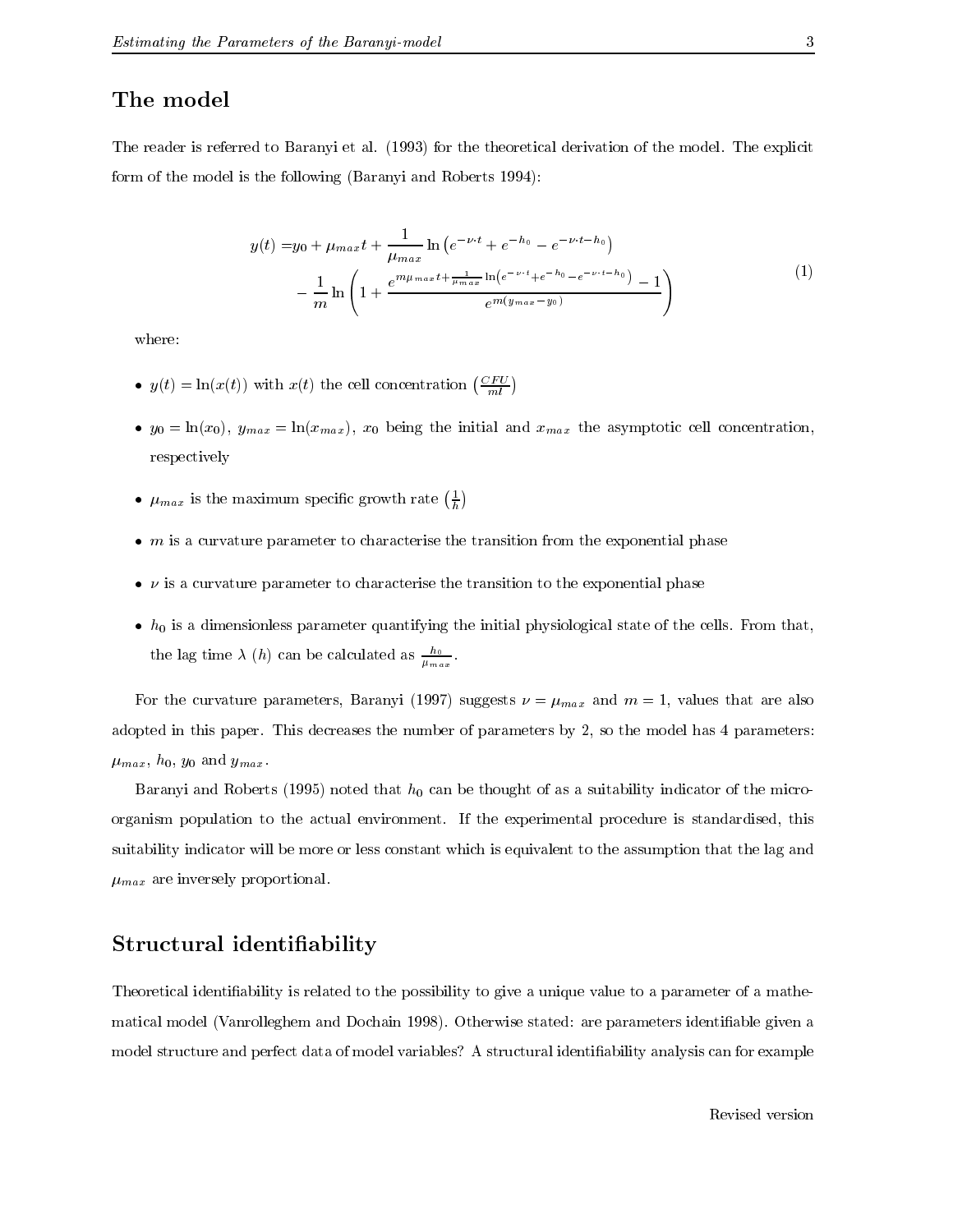reveal that only certain combinations of parameters are identifiable. The method to analyse the structural identiability followed here was developed by Pohjanpalo (1978) and is based on the Taylor series expansion of the model. This method consists of examining the successive derivatives to check if they contain information about the parameters to be identied. The Baranyi-model contains 4 parameters, so if it can be shown that the model parameters can be written as a combination of any 4 derivatives of the Taylor series expansion, the structural identiability of the model is proven.

Let the model be denoted by  $f(t)$  and  $\frac{d^2 f}{dt^2}(0)$  by  $z_i$ , then it can be proven that the 4 parameters can be written as a combination of the  $z_i$ 's:

$$
\mu_{max} = \frac{\sqrt{z_2^4 + 3z_3^2 - 2z_2z_4}}{z_2}
$$
\n
$$
h_0 = \frac{\ln(2)}{\frac{z_2^2 - z_3}{\sqrt{z_2^4 + 3z_3^2 - 2z_2z_4}} + 1}
$$
\n
$$
y_0 = z_1
$$
\n
$$
y_{max} = z_1 - \frac{\ln(2)}{\frac{z_2^2 - z_3}{\sqrt{z_2^4 + 3z_3^2 - 2z_2z_4}} + 1} - \ln\left(\frac{1}{2} - \frac{z_2^2 + z_3}{2\sqrt{z_2^4 + 3z_3^2 - 2z_2z_4}}\right)
$$
\n(2)

This analysis demonstrates that the Baranyi-model is structurally identiable, showing that this model structure will lead to identifiable parameters in the case of an ideal set of data.

## Practical identiability

Now that we know that the Baranyi-model is structurally identifiable, the question remains what the identiability properties are when using actual data. Real-life data will always contain a certain level of noise, having its impact on the parameter estimation process. The question to be asked here is if it is possible to give the parameters unique values with actual, experimental data. Some theorectical background on parameter estimation of nonlinear models is necessary to explain the methods used and can be found in the Appendix.

#### Fitting the Barance to an experimental dataset  $\sim$

Applying the nonlinear estimation technique outlined in the Appendix, the Baranyi-model was fitted to a Salmonella enteritidis growth curve. The environmental conditions remained the same for the curve, which was generated at  $30^{\circ}$ C in egg yolk. The data consists of 18 data points and is summarised in Table 1.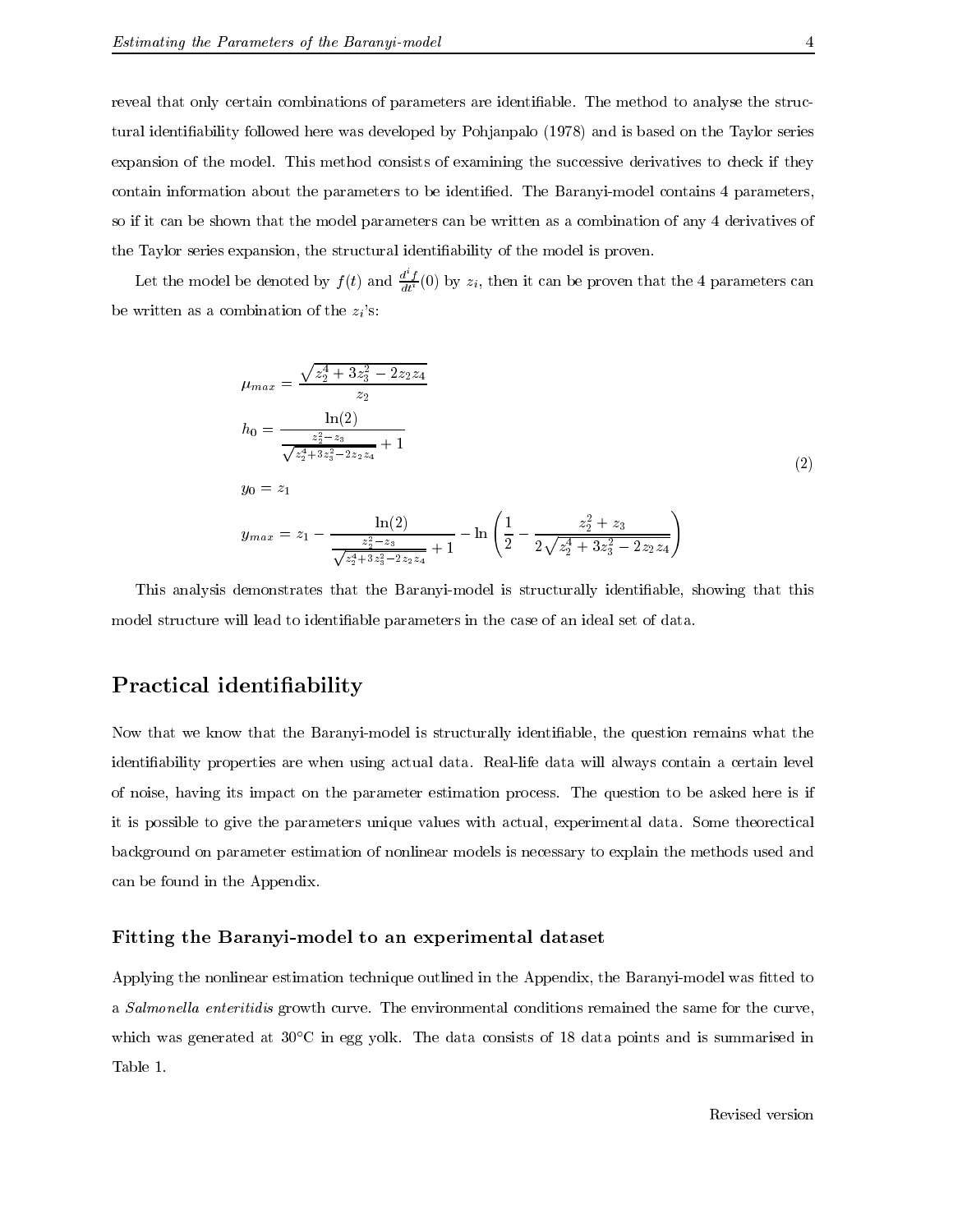#### [Table 1 about here.]

The model was fitted to the data using the Levenbergh-Marquardt algorithm to minimize the objective function (Press et al. 1992). The experimental growth data, together with the fitted Baranyi curve is shown in Figure 1.

#### [Figure 1 about here.]

From the statistical analysis of the results, it can be seen that the parameters all can be estimated signicantly and that the correlation between the estimates is reasonably low. It must be added that this type of analysis is strictly only valid for linear models with normally distributed measurement errors.

The 95% confidence intervals indicate that all parameters can be estimated significantly (Table 2). It is clear that the parameter  $h_0$  has the largest boundaries on the interval, i.e., it has the largest estimation error. Since the lag time  $\lambda$  has to be deduced from  $h_0$ , there is quite a large uncertainty on  $\lambda$ , which has been reported before (Baranyi and Roberts 1994, Wijtzes et al. 1995). Using the relationship  $h_0 = \lambda \mu_{max}$ , the calculated lag time is 2.441 hours, with a standard error of 3.970 (as calculated from the general law of variances).

#### [Table 2 about here.]

The correlation matrix of the parameter estimates shows that the parameter estimates are moderately correlated between one another. The  $\mu_{max}$  and  $h_0$ -estimates show a relatively high correlation of 0.75.

|             | $\mu_{max}$ | $h_0$      | Уo          | $y_{max}$   |
|-------------|-------------|------------|-------------|-------------|
| $\mu_{max}$ |             | 0.752      | 0.268       | 0.00344     |
| $h_0$       | 0.752       |            | 0.803       | $-0.00202$  |
| $y_0$       | 0.268       | 0.803      |             | $-0.000645$ |
| $y_{max}$   | 0.00344     | $-0.00202$ | $-0.000645$ |             |

 $\overline{\phantom{a}}$ 

More important than the individual condence intervals is the joint condence region, obtained by varying all the parameters simultaneously. As was shown before, this joint probability region is a hyperellipsoid, and can only be graphically represented for maximum 3 parameters. Some insight in the shape of the hyperellipsoid can be obtained with the projections of the probability region on the 2 dimensional parameter subspaces. This gives contour plots showing lines of equal value as shown in Figure 2, summarising all the possible parameter combinations. It can be seen that the confidence region does not show strong nonlinear shapes for any of the parameter combinations. However, for

 $1$  and  $1$  and  $1$  and  $1$  and  $1$  and  $1$  and  $1$  and  $1$  and  $1$  and  $1$  and  $1$  and  $1$  and  $1$  and  $1$  and  $1$  and  $1$  and  $1$  and  $1$  and  $1$  and  $1$  and  $1$  and  $1$  and  $1$  and  $1$  and  $1$  and  $1$  and  $1$  and  $1$  a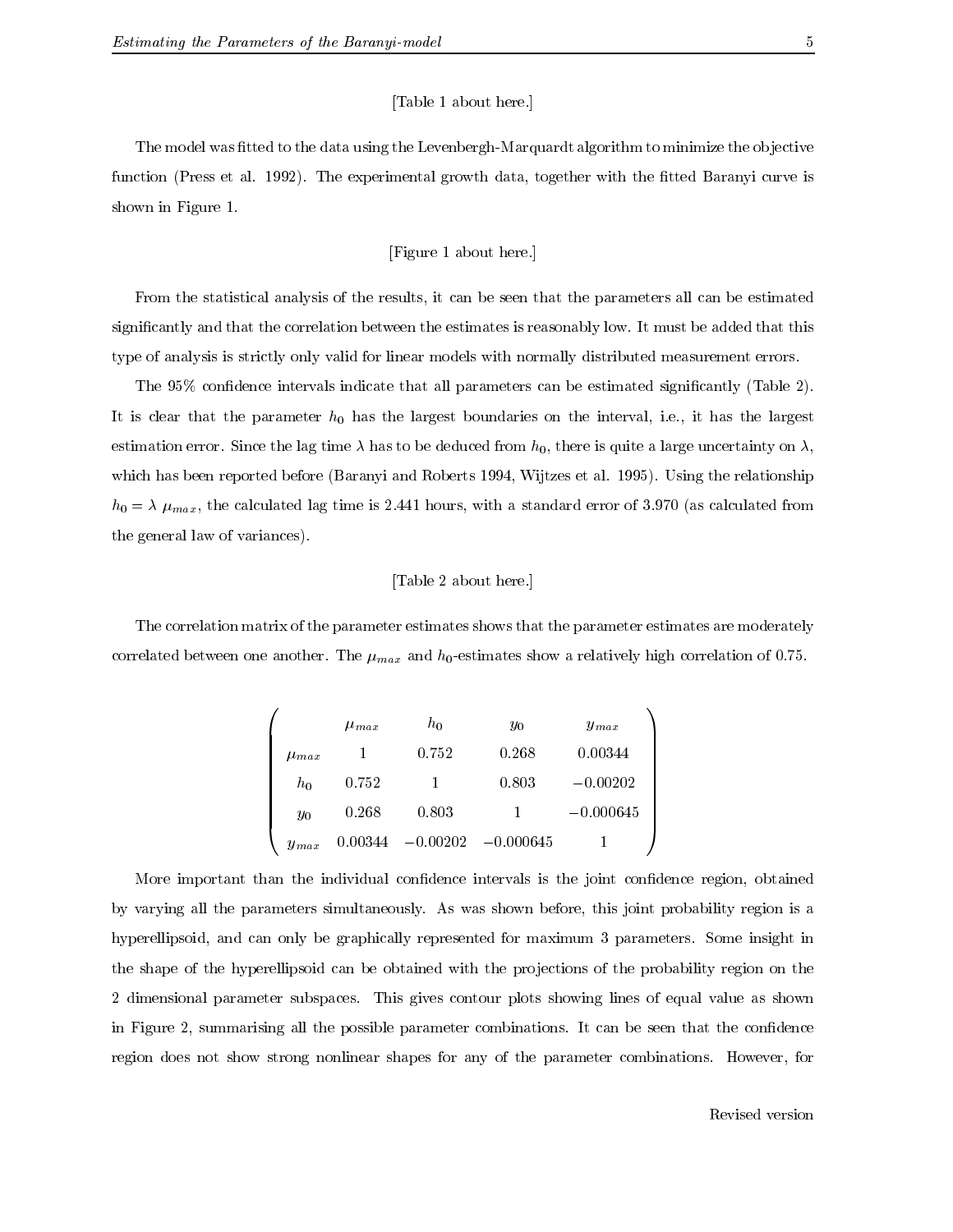some combinations the ratio of the large axis to the small axis is relatively far away from one (circular

contours). The length of the ellipse axes is proportional to the eigenvalues of the Fisher matrix. The closer the eigenvalue ratios are to one, the better the identiability properties of the model for the particular dataset.

[Figure 2 about here.]

Following the approach of Ratkowsky (1983), the linear behaviour of the parameter estimates was assessed by comparing the maximum relative parameter-effects curvature with the  $95\%$  confidence region relative curvature. If the first curvature measurement is small compared to the latter, the estimates are said to behave nearly linear. This is important to evaluate the validity of the statistical tests that are based on the linear approximation of the nonlinear model, such as the standard error of the estimates. The maximum relative parameter-effect curvature had a value of  $0.574$ , while the 95 % confidence region relative curvature had a value of 0.567. The condition of linearity is not met, although the difference is rather small. This means that one has to be careful interpreting the regression statistics.

#### $S$  is functions for  $S$  ,  $\mu$  is the sensitivity functions of  $\mu$

The output sensitivity functions are the major components of the Fisher matrix, and a fortiori of the covariance matrix, so they are key components of practical identifiability analysis. If the sensitivity equations are proportional, the covariance matrix is singular and the model is not practically identifiable (Robinson 1985). If they are nearly proportional, the parameter estimations will be highly correlated. Plotting the sensitivity functions can therefore give a quick indication about identiability problems. The sensitivity functions of the Baranyi-model are calculated by taking the partial derivatives of the model to the 4 parameters, respectively:

$$
\frac{\partial y}{\partial \mu_{max}} = -\frac{e^{h_0 + t \cdot \mu_{max}} (e^{y_0} - e^{y_{max}}) t}{(-1 + e^{h_0} + e^{t \cdot \mu_{max}}) (-e^{y_0} + e^{h_0 + y_{max}} + e^{y_0 + t \cdot \mu_{max}})}
$$
\n
$$
\frac{\partial y}{\partial h_0} = \frac{e^{h_0} (e^{y_0} - e^{y_{max}}) (-1 + e^{t \cdot \mu_{max}})}{(-1 + e^{h_0} + e^{t \cdot \mu_{max}}) (-e^{y_0} + e^{h_0 + y_{max}} + e^{y_0 + t \cdot \mu_{max}})}
$$
\n
$$
\frac{\partial y}{\partial y_0} = \frac{e^{(h_0 + y_{max})}}{-e^{y_0} + e^{(h_0 + y_{max})} + e^{(y_0 + t \cdot \mu_{max})}}
$$
\n
$$
\frac{\partial y}{\partial y_{max}} = \frac{e^{y_0} (-1 + e^{t \cdot \mu_{max}})}{-e^{y_0} + e^{(h_0 + y_{max})} + e^{(y_0 + t \cdot \mu_{max})}}
$$
\n(3)

As illustrated here, for nonlinear models, the sensitivity functions are dependent on the model parameters (Draper and Smith 1981). Figure 3 shows the evolution of the different sensitivity functions with time, using the estimated parameter values.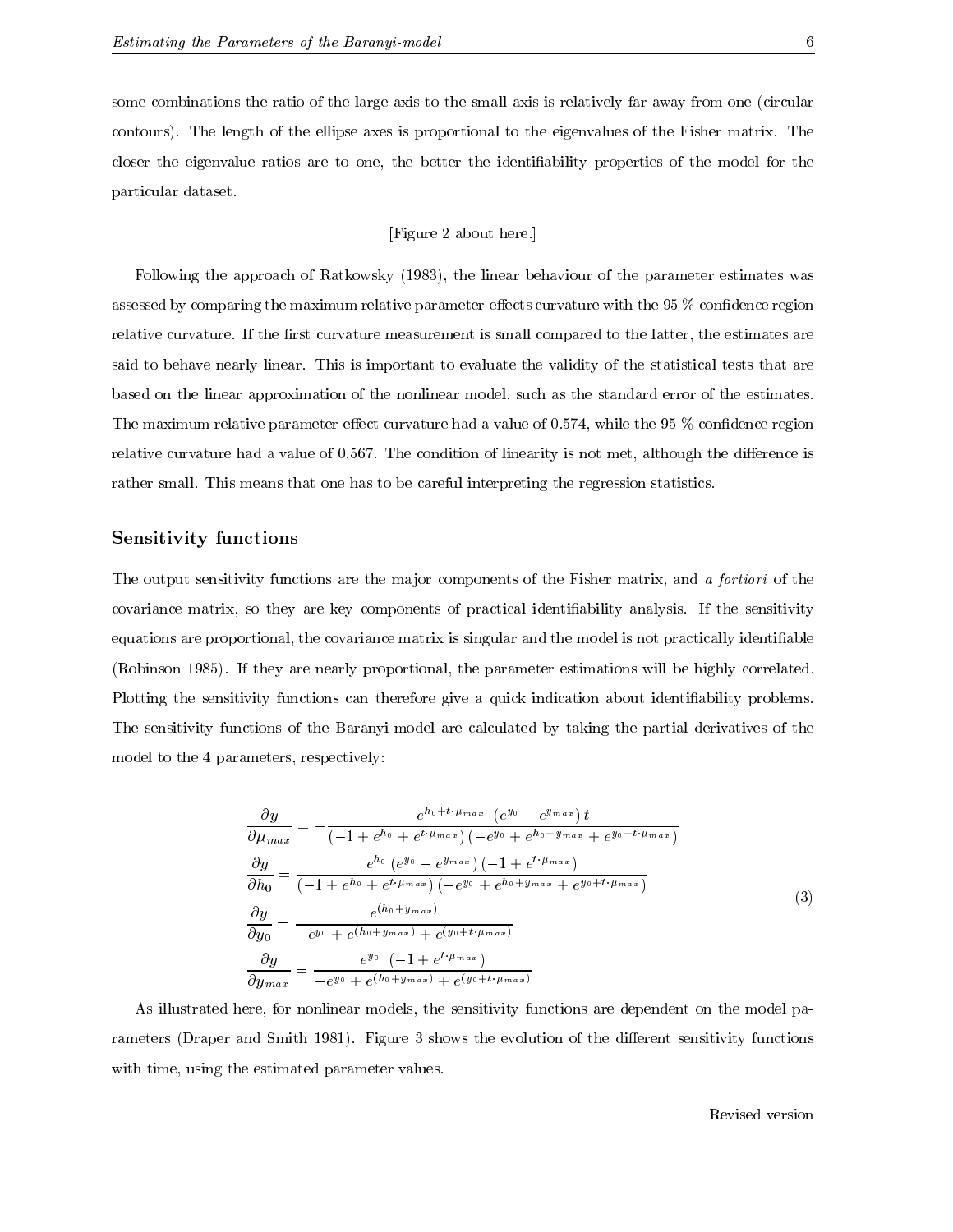#### [Figure 3 about here.]

As stated before, when two or more sensitivity functions are proportional to each other, then the model is not identifiable. In this case  $\frac{3}{\partial y_0}$  and  $\frac{3}{\partial y_{max}}$  are linearly correlated, but they are not proportional because an intercept exists if a linear regression is performed between them. Visual inspection may be misleading as we are looking for linear combinations of sensitivity functions and they may not appear straightforwardly. Linear analysis may help in this.

The sensitivity functions show at what times the parameters are most sensitive to the measured data. This means that the information content of an experiment can be increased by sampling at times when the sensitivity functions have the highest values. This principle is very important for optimal experimental design, as will be illustrated in the next sections.

## Optimal experimental design for parameter estimation (OED/PE)

In the framework of predictive microbiology and quantitative risk analysis, two fields in food microbiology that require extensive use of mathematical models, it is important that the model parameters, which have a clear physical meaning, are known with the most statistical significance. It warrants the best use of experimental resources to produce the most informative experiments.

 $\rm OED/PE$  methods use the Fisher information matrix  $\bf{F}$  as a starting point because it summarises all information on the preciseness and correlation of the parameter estimates. Several design criteria have been worked out (Godfrey and Di Stefano 1985). The most widely used is the D-optimal or minimum volume design criterion which aims at maximising the determinant of  $\bf{F}$ , equivalent to minimising the geometric mean of the identification error.

Optimisation of an experiment can only be done when the experimenter has a certain degree of freedom available to improve the experimental conditions. In this study, only the number of sample points and the timing of the samples are considered. Optimal experimental design then reduces to finding the optimal sampling times to obtain the most reliable parameter estimates. This is equivalent to an optimisation problem with the same dimension as the chosen number of data points.

#### Optimising the sampling frequency

In order to improve the accuracy of the parameter estimates, the growth curve can be replicated. The aim of the OED/PE method outlined here is to use the available information optimally to do such a replication. There is a need for a priori parameter estimates because  $\bf{F}$  is dependent on the parameter values. This prior information can be available from previous experiments, literature data, extrapolation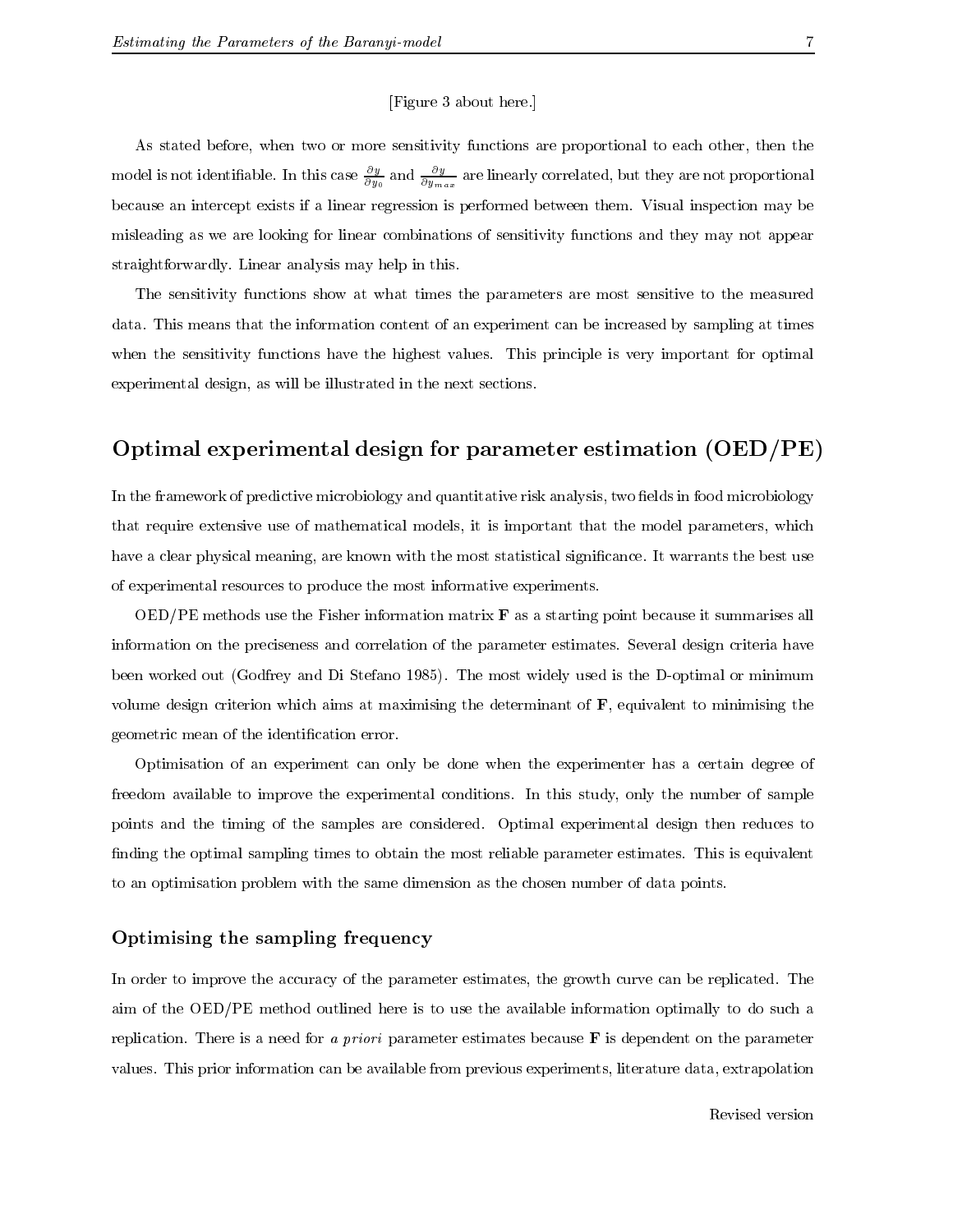or some other source of data. A change in the chosen experimental degree of freedom, here the sampling times, will result in a different value of  $\bf{F}$ . Following the D-optimal criterion the determinant of  $\bf{F}$ is then to be maximised as function of the sampling times. The maximisation was done using the multidimensional optimisation algorithm of Brent (Brent, 1973). The only constraint imposed on the optimisation made sure that the sample points could not exceed the preset experimental range. The number of sampling points had to be known in advance. In order to assess the influence of the number of samples, the optimisation exercise was accomplished for several sampling numbers.

#### Results

Although the optimisation of the D-optimal criterion is in essence a nonlinear optimisation problem, there was no evidence of local optima in the response surface of the objective function. The optimisation results are summarised in Table 3. It can be seen that the criterion has steadily larger values for larger number of data points, which is perfectly logical as the information content is a sum of squares  $(\mathbf{J}^T \mathbf{J})$ . It is obvious that there are 4 optimal sampling times emerging from the optimisation, irrespective of the number of sample points. Looking to Figure 3, we can see that they roughly coincide with the maximum absolute values of the sensitivity functions for the 4 parameters. The D-optimal criterion points to experiments with sampling on only 4 positions, with replacements to increase the accuracy.

#### [Table 3 about here.]

Let's denote the 4 optimal sampling times as sample point 1, 2, 3 and 4. It can be seen from Table 3 that points 1, 3 and 4 are quite consistent over the total number of observations, while point 2 is more spread over time, albeit the spreading is rather limited. Point 2 is 'related' to  $h_0$ , which showed the largest uncertainty after fitting.

An interesting observation can be made when looking more closely to the optimisation results. The number of samples at each optimal sample point are summarised in Table 4. This gives a feel of the importance of each sample point in terms of experimental information.

[Table 4 about here.]

#### condence limits on the optimal sample points of the optimal sample points of the optimal sample points of the o

It is dangerous to rely completely on sampling at one time with replacement, because the design is dependent on the *a priori* parameter values obtained by preliminary experiments. These *a priori* parameter values are considered as being the best available by the design criterion. In the OED/PE methodology, no direct procedure exists for inclusion of parameter uncertainty in designing an experiment. The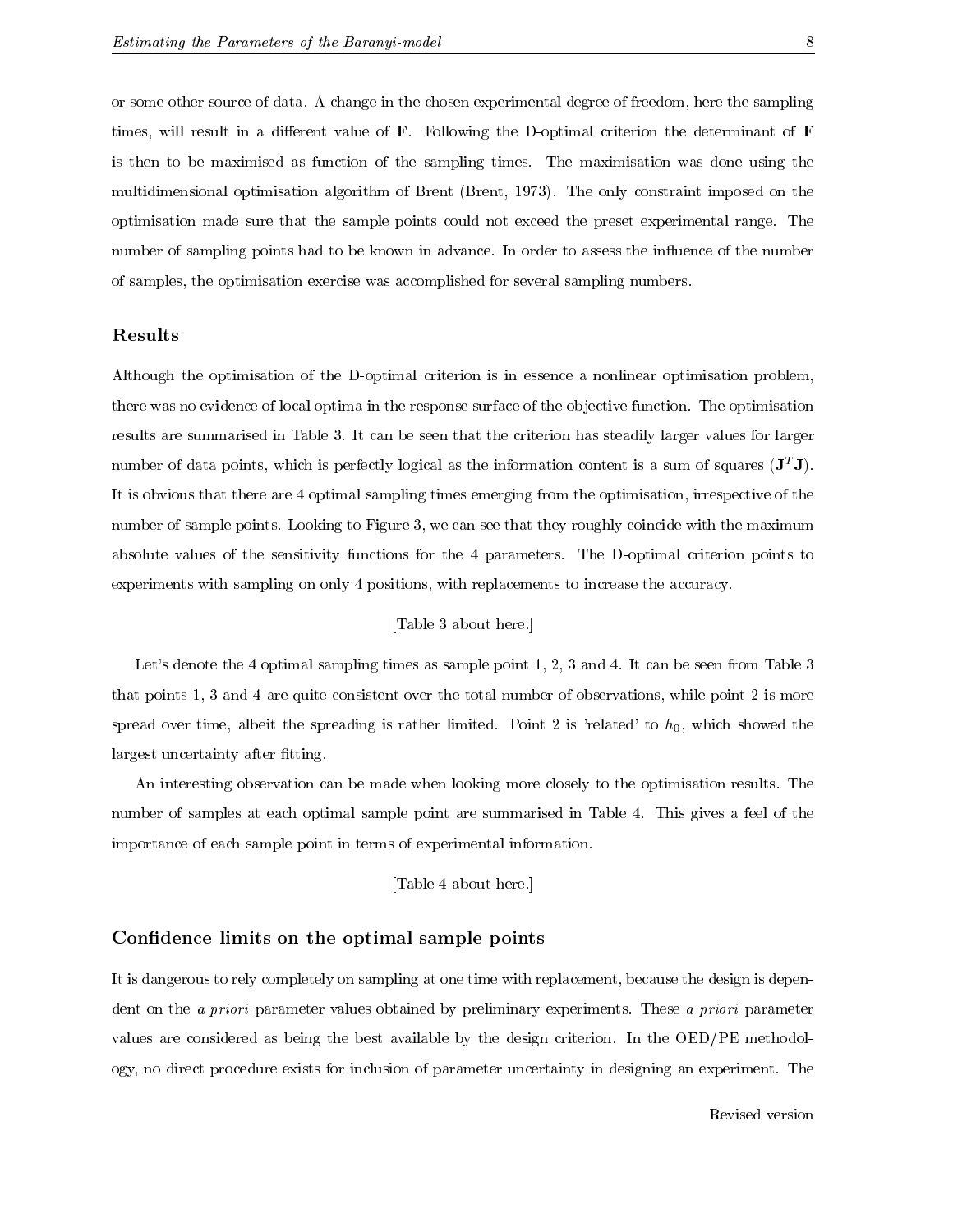robustness of the optimal design of Table 3 to parameter uncertainty was assessed using Monte Carlo simulation on the 4 model parameters (Weijers and Vanrolleghem 1998). Conceptually, this means that synthetic data sets are constructed with exactly the same number of measurements as the actual data set by using the Baranyi-model (equation 1). If there are sufficient synthetic data sets, the distributions for the optimal sample positions can be obtained and confidence limits can be subsequently calculated.

Two series of simulations were done. For both series, the parameter estimates were assumed to follow a normal distribution, truncated at 0 because the parameters must be positive by definition. For the first series, the statistical parameters obtained from the preliminary estimation (Table 2) were used. This is a case where the a priori parameter values are of good quality. For the second series, the errors on the parameter estimates were doubled which makes the prior estimates of poor quality. Note that this would imply that the  $h_0$  estimate would be not significantly different from 0. The a priori estimates distributions were sampled using the Latin Hypercube scheme (LHS) (Vose 1995).

For a large number of iterations, Monte Carlo simulations can reproduce the true distribution of parameters of interest, in this case the optimal sampling times. Because 4 sampling times emerged as optimal, irrespective of the total number of samples, the simulations were done for the case of 4 sampling times. The number of iterations was 1000, sufficient for reliable results. The sampling points 1 and 4 showed no variation at all, so it is pretty safe to sample the beginning and the end of the growth curve at fixed times. The histograms for optimal sample points 2 and 3 are shown in Figure 4. The particular shape of the distributions give an indication what sample times are most sensitive towards the quality of the *a priori* estimates. From these histograms, the confidence intervals can be calculated using numerical integration. The 95 % condence intervals for the optimal sampling times are shown in Table 5. As could be expected, the confidence interval is largest for  $x_2$ , i.e., the point contributing the information on  $h_0$ . Logically, the confidence limits are wider when the *a priori* estimate errors are larger.

[Figure 4 about here.]

[Table 5 about here.]

#### Experimental validation of the experimental design

Based on the results of the OED/PE calculations, the original growth curve was repeated using the same number of sample points (Table 6).

#### [Table 6 about here.]

Following the results shown in Table 4, 2 points were measured at sampling time 1, 5 at sampling time 2, 6 at sampling time 3 and 5 at sampling time 4. The Baranyi-model was fitted to this data using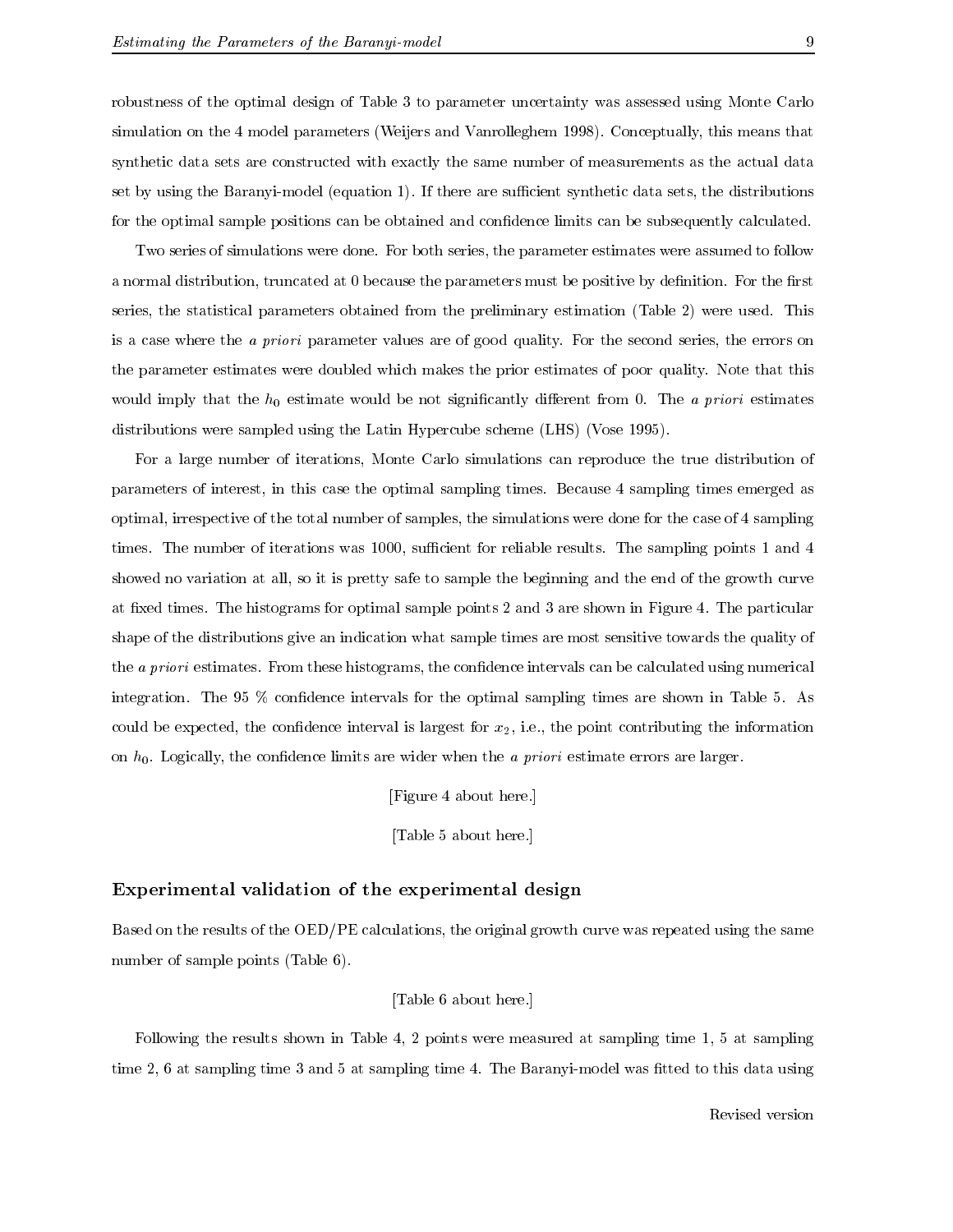$\overline{1}$ 

the procedure described before (Figure 5). The estimation results clearly indicate better properties for the parameter estimates (Table 7).

#### [Figure 5 about here.]

```
[Table 7 about here.]
```
The standard error was reduced by more than half for all the parameters. The parameter estimates are somewhat less correlated, as can be seen from the correlation matrix.

|             | $\mu_{max}$ | $h_0$    | $y_0$      | $y_{max}$  |
|-------------|-------------|----------|------------|------------|
| $\mu_{max}$ |             | 0.634    | 0.08684    | $-0.326$   |
| $h_0$       | 0.634       |          | 0.733      | $-0.108$   |
| $y_0$       | 0.0868      | 0.733    |            | $-0.00409$ |
| $y_{max}$   | $-0.326$    | $-0.108$ | $-0.00409$ |            |

Not only are the estimation errors reduced, the parameter estimates show much more linear behaviour as can be seen from the curvature measurements (maximum parameter-effects relative curvature= $0.370$ ,  $95\%$  confidence region relative curvature=0.566). This means that the regression statistics can now be more confidently used.

This example clearly shows that, although the *a priori* parameter estimates are of good quality, they can be further improved by using the OED/PE procedure to do a replicate. Although the number of sample points is the same as for the original curve, the experimental effort is considerably less, because sampling is clustered at 4 time intervals only. Even when the prior information is of poorer quality, the Monte Carlo simulation procedure should give the best possible guarantee that the most interesting time zones are sampled while taking the initial uncertainty into account.

## Discussion

The aim of this paper was to study the identifiability of the model of Baranyi for bacterial growth. It could be shown that the model has attractive identiability properties, both structurally and practically. However, the relatively high correlation between  $\mu_{max}$  and  $h_0$  and the larger variability of the  $h_0$ -estimate for the Salmonella enteritidis growth curve shows potential identification pifalls. The variability of  $h_0$ (and thus  $\lambda$ ) has been reported in the literature, and seems to be difficult to avoid. Besides the inherent variability of microbial growth, the lag time is dependent on the history of the culture under study, a history that is sometimes very difficult to assess and quantify. Only for very controlled experiments can

 $\mathbf{1}$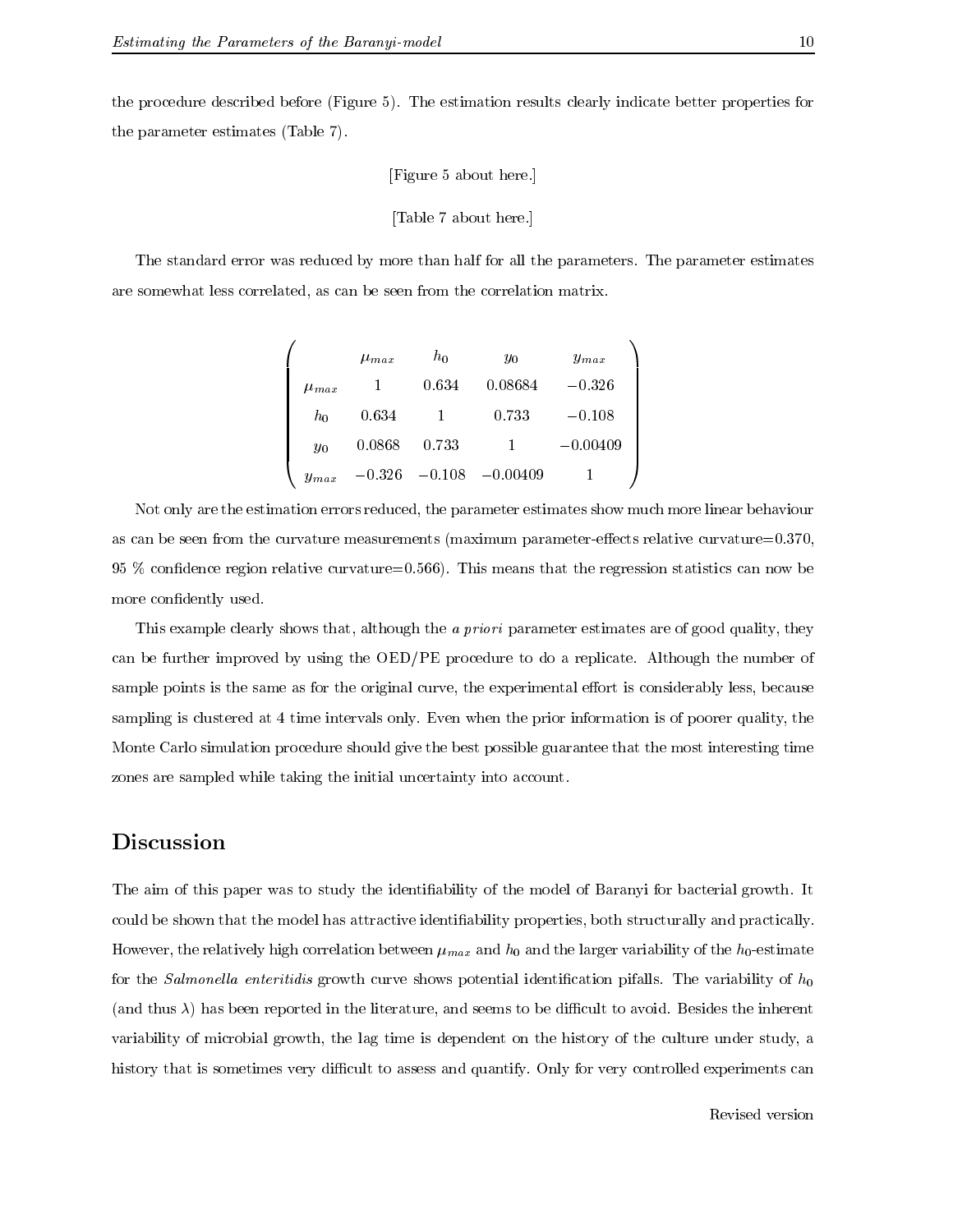this aspect be expected to be kept within bounds. For real-life cases such as used for quantitative risk analysis, the variability of the lag phase (estimation) should be accounted for in the analysis.

The D-optimal design criterion proved to be an efficient way to improve the reliability of microbial growth parameter estimates and hence of the predictions made by the model. The criterion consistently pointed towards 4 important time regions, each corresponding with one of the 4 model parameters. The robustness of the design to the preliminary parameter estimates was quantified with a Monte Carlo simulation, using Latin Hypercube sampling of the model parameters. This made it possible to construct 95 % condence intervals of the optimal sample points. It was not possible to determine the optimal number of data points, but this should be based on the uncertainty of the *a priori* measurements and the expected variability of the measurements which is reflected in the Monte Carlo distributions.

Optimal experimental design can help to use resources more optimally. Of course, preliminary parameter estimates are necessary for experimental design, so that the example shown here using the sampling scheme as only degree of freedom seems somewhat redundant. There are situations, however, where the principles shown in this paper could be very useful. When the identification process is giving difficulties with parameter estimates and replication experiments have to be done or when preliminary information is available on parameter values it could be very beneficial to have an idea when to measure the growth curve. It has also to be kept in mind that other degrees of freedom could be chosen. If the influence of environmental conditions, such as temperature or water activity, is investigated, the above outlined principles can be applied as well. Current practice in predictive microbiology is to measure microbial growth curves at constant environmental conditions, and change e.g. the temperature on a per curve basis. The influence of the environmental conditions on the model parameters is then modeled separately from the growth model, such as the temperature square root model (Ratkowsky et al. 1983). It is clear that this requires considerable experimental effort (McMeekin et al. 1993), and maybe it could be more beneficial to estimate the environmental related parameters directly using the differential equation form of the Baranyi-model. Van Impe et al. (1992) suggested an experimental procedure for estimating the model parameters of a Gompertz-type model on dynamic data. Further research on the identifiability properties of the model could point in the right direction, whereby it has to be pointed out that it is no longer possible to calculate the sensitivity functions analytically, which complicates the calculations. Promising results in this field were obtained by Bernaerts et al. (1998) and Versyck et al. (1998), who used optimal experimental design to improve the identiability properties of temperature dependent models.

Identiability properties of predictive microbiological models have not always got the attention they surely deserve. The example presented here show that identiability analysis can help in optimizing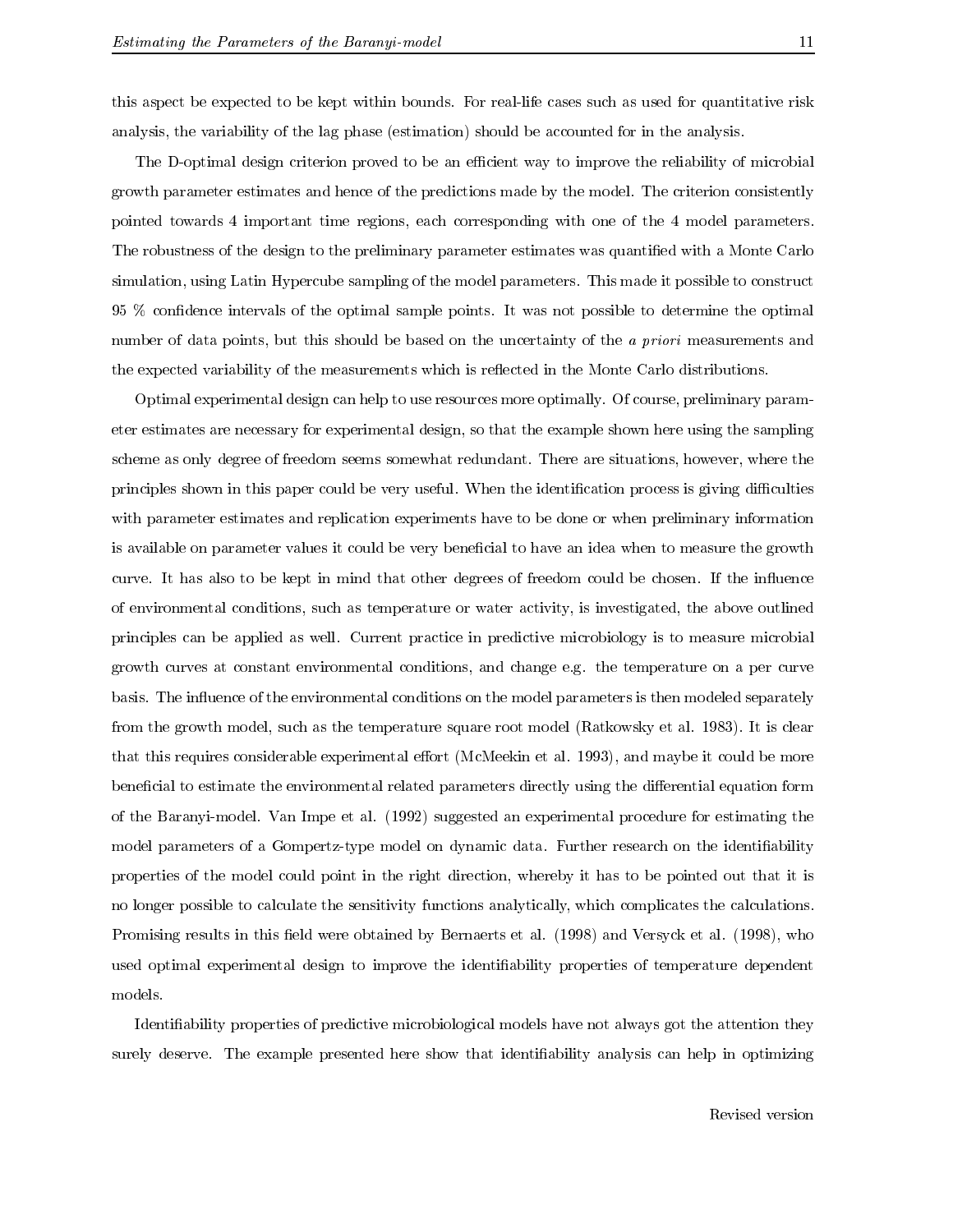experimental efforts and reduce parameter variability. Although the paper focussed on the Baranyimodel, the principles are generally valid and it seems advisable that a similar investigation is done on other popular microbial growth models, such as the modied Gompertz-model.

## Nomenclature

Roman letters

- b Vector of model parameter estimates
- 
- $h_0$  The product of the lag time  $\lambda$  and  $\mu_{max}$
- <u>J The Jacobian matrix matrix matrix matrix and the Jacobian matri</u>
- <sup>m</sup> curvature parameter to characterise the transition from the exponential phase
- <sup>s</sup> <sup>2</sup> Estimate of the experimental error variance
- V The covariance matrix of the parameters estimates
- x The cell concentration  $\left[\frac{CFU}{ml}\right]$
- x The vector of independent variables
- y The natural logarithm of the cell concentration  $\left[ \ln \left( \frac{CFU}{ml} \right) \right]$
- $y_0$  The natural logarithm of the initial cell concentration  $\left[\ln\left(\frac{CFU}{ml}\right)\right]$
- $y_{max}$  The natural logarithm of the asymptotic cell concentration  $\left[ \ln \left( \frac{CFU}{ml} \right) \right]$

he are a serious contract to the contract of the contract of the contract of the contract of the contract of the

Greek letters

- $\beta$  The vector of model parameters
- $\epsilon$  The experimental error
- $\lambda$  The lag time [h]
- $\mu_{max}$  Maximum specific growth rate  $\left[\frac{1}{h}\right]$ the contract of the contract of the contract of the contract of the contract of the contract of the contract of
- $\nu$  Curvature parameter
- $\sigma^2$  The experimental error variance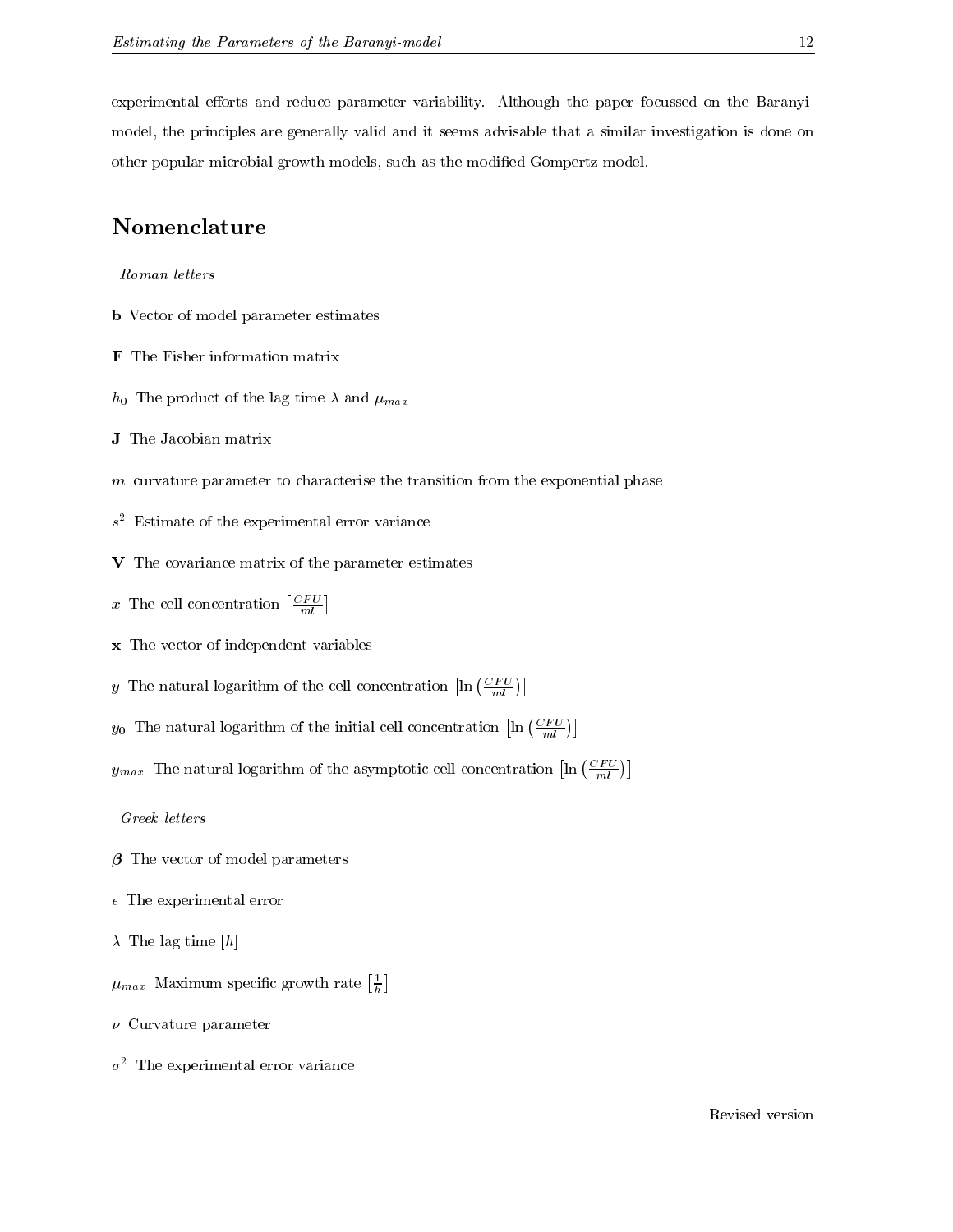## Acknowledgements

The authors wish to thank Jessy Claeys for carrying out the experiments. This work is partly supported by FWO-project G.0286.96 of the Fund for Scientific Research, Belgium.

### References

Baranyi, J., Roberts, T.A. and McClure, P. (1993) A non-autonomous differential equation to model bacterial growth. Food Microbiol. 10, 43-59.

Baranyi, J. (1997) Commentary: Simple is good as long as it is enough. Food Microbiol. 14 189-192. Baranyi, J., Robinson, T.P. and Mackey, B.M. (1995) Predicting growth of Brochotrix thermosphacta

at changing temperature. Int. J. Food Microbiol. 27, 61-75.

Baranyi, J., Ross, T., McMeekin, T. A. and Roberts, T. A. (1996) Effects of parameterization on the performance of empirical models in 'predictive microbiology'. Food Microbiol. 13, 83-91.

Baranyi, J. and Roberts, T.A. (1995) Mathematics of predictive food microbiology. Int. J. Food Microbiol. 26, 199-218.

Baranyi, J. and Roberts, T.A. (1994) A dynamic approach to predicting microbial growth in food. Int. J. Food Microbiol. 23, 277-294.

Bernaerts, K., Versyck K.J. and Van Impe, J.F. (1998) Optimal dynamic experiment for modeling the maximum specific growth rate at suboptimal growth temperatures. Acta Horticulturae 476, 187-197. Bratchell, N., Gibson, A.M., Truman, M., Kelly, T.M. and Roberts, T.A. (1989) Predicting microbial

growth: the consequences of quantity of data. Int. J. Food Microbiol. 8, 47-58.

Brent, R.P. (1973) Algorithms for Minimization without Derivatives. Englewood Cliffs, New Jersey, Prentice-Hall.

Buchanan, R.L. (1993) Predictive food microbiology. Trends Food Sci. Technol. 4, 6-11.

Draper, N.R. and Smith, H. (1981) Applied regression analysis. New York, John Wiley & Sons Inc.

Foegeding, P.M. (1997) Driving predictive modelling on a risk assessment path for enhanced food safety. Int. J. Food Microbiol. 36, 87-95.

Froment, G.F. and Bischoff, K.B. (1990) Chemical reactor analysis and design. 2nd edition. New York, John Wiley & Sons, Inc.

George, S., Richardson, L.C.C. and Peck, M.W. (1996) Predictive models of the effect of temperature, pH and acetic and lactic acids on the growth of Listeria moncytogenes. Int. J. Food Microbiol. 32, 73-90.

McClure, P.J., Beaumont, A.L., Sutherland, J.P. and Roberts, T.A. (1997) Predictive modelling of growth of Listeria moncytogenes. The effects on growth of NaCl, pH, storage temperature and NaNO2.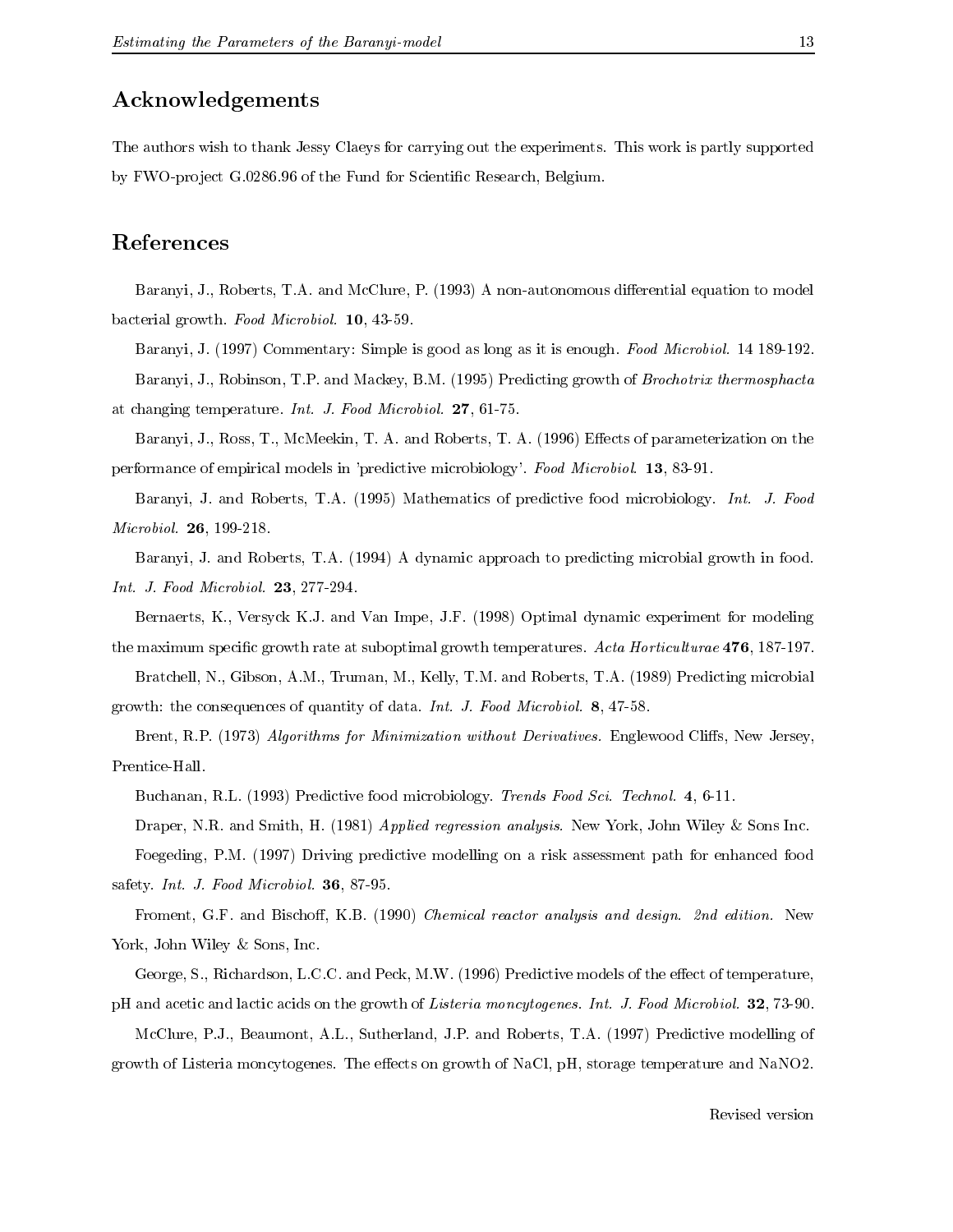Int. J. Food Microbiol. 34, 221-232

McMeekin, T.A., Olley, J.N., Ross, T. and Ratkowsky, D.A. (1993) Predictive microbiology: theory and application., Taunton, UK, Research Studies Press LTD.

McMeekin, T.A. and Ross, T. (1996) Shelf life prediction: status and future possibilities. Int J. Food Microbiol. 33, 65-83.

McMeekin, T. A., Brown, J., Krist, K., Miles, D., Neumeyer, K., Nichols, D.S., Olley, J., Presser, K., Ratkowsky, D. A., Ross, T., Salter, M., and Soontranon, S. (1997) Quantitative microbiology: a basis for food safety. Emerging Infectious Diseases 3, 541-549.

Peleg, M. (1997) Modelling microbial populations with the original and modified versions of the continuous and discrete logistic equations. Crit. Rev. Food Sci. Nutrition 37, 471-490.

Pohjanpalo, H. (1978) System identifiability based on the power series expansion of the solution. Math. Biosci. 41, 21-33.

Press, W.H., Teukolsky, S.A., Vettering, W.T. and Flannery, B.P. (1992) Numerical recipes in C: The art of scientific computing. Cambridge, UK, Cambridge university Press.

Ratkowsky, D.A., Lowry, R.K., McMeekin, T.A., Stokes, A.N. and Chandler, R.E. (1983) Model for bacterial culture growth rate throughout the entire biokinetic temperature range. J. Bacteriol. 154, 1222-1226.

Ratkowsky, D. A. (1983) Nonlinear regression modeling. A unified practical approach. New York,

Robinson, J.A. (1985) Determining microbial parameters using nonlinear regression analysis: advantages and limitations in microbial ecology. Adv. Microb. Ecol. 8, 61-114.

Skinner, G.E. and Larkin, J.W. (1994) Mathematical modeling of microbial growth: a review. J. Food Safety 14, 175-217.

Sutherland, J.P., Bayliss, A.J., Braxton, D.S. and Beaumont, A.L. (1997) Predictive modelling of Escherichia coli O157:H7: Inclusion of carbon dioxide as a fourth factor in a pre-existing model. Int. J. Food Microbiol. 37, 113-120.

Van Impe, J.F., Nicolai, B.M., Martens, T., De Baerdemaeker, J. and Vandewalle, J. (1992) Dynamic mathematical model to predict microbial growth and inactivation during food processing. Appl. Environ. Microbiol. 58, 2901-2909.

Vanrolleghem, P.A. and Dochain, D. (1998) Bioprocess model identification. In: Advanced instrumentation, data interpretation and control of biotechnological processes. (Eds. Van Impe, J., Vanrolleghem, P. and Iserentant, D.) pp. 251-318, Dordrecht, The Netherlands, Kluwer Academic Publishers.

Versyck, K.J., Geeraerd, A.H.C. and Van Impe, J.F. (1998) On the design of dynamic experiments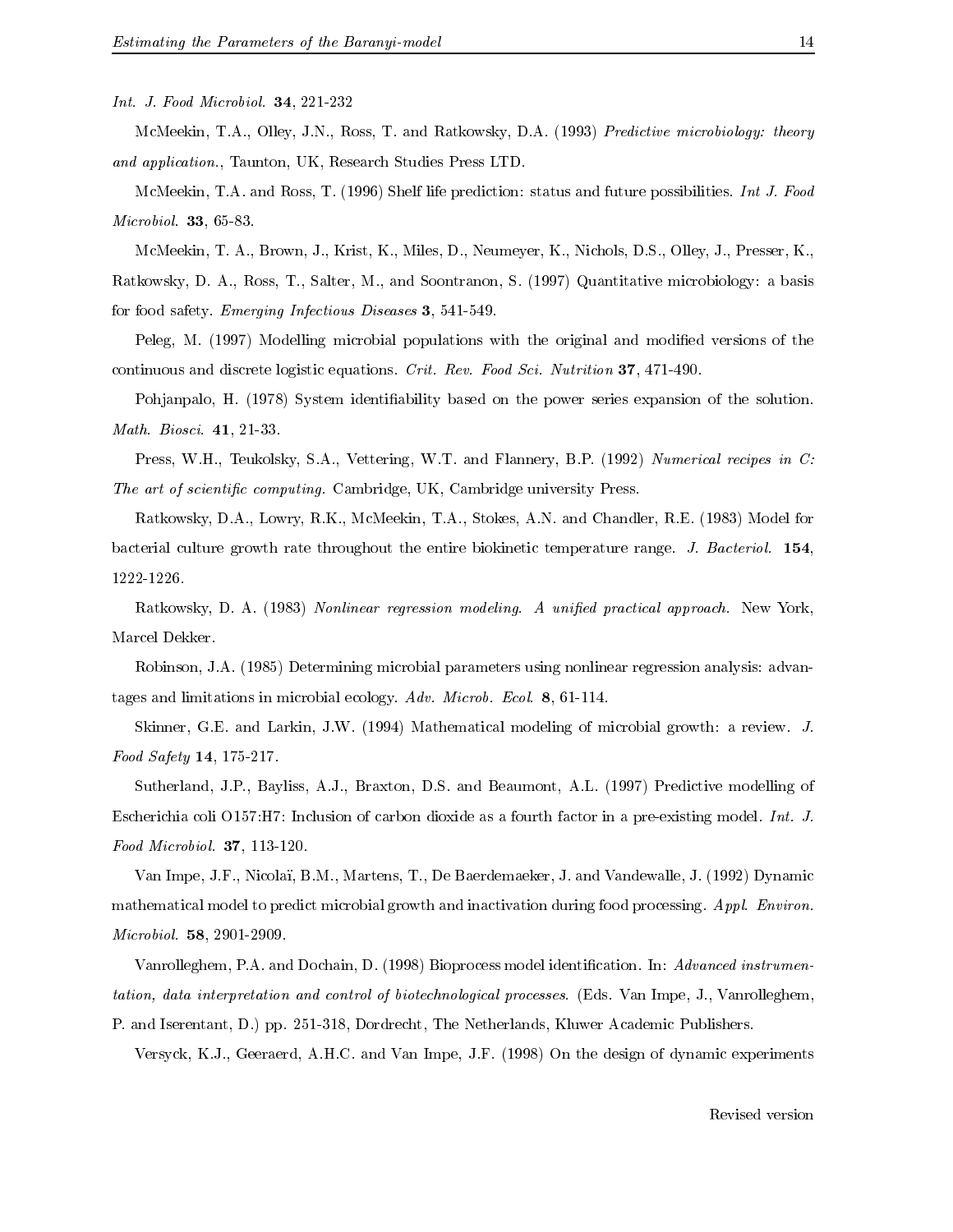for parameter estimation of microbial thermal inactivation kinetics. Acta Horticulturae 476, 41-49.

Vialas, C., Cheruy, A. and Gentil, S. (1985) An experimental approach to improve the monod model identification. In: IFAC Modelling and Control of Biotechnological Processes. pp. 175-179, Noordwijkerhout, Holland.

Vose, D. (1996) Quantitative risk analysis: a guide to Monte Carlo simulation modelling. Chichester, UK, John Wiley & Sons Ltd.

Weijers, S.R. and Vanrolleghem, P.A. (1997) A procedure for selecting best identiable parameters in calibrating activated sludge model no. 1 to full-scale plant data. Wat. Sci. Tech.  $36(5)$ , 569-79.

Whiting, R.C. (1995) Microbial modeling in foods. Crit. Rev. Food Sci. Nutrition. 35, 467-494.

Wijtzes, T., de Wit, J.C., Huis in 't Veld, J.H.J., van 't Riet, K. and Zwietering M.H. (1995)

Modelling bacterial growth of *Lactibacillus curvatus* as a function of acidity and temperature. Appl. Environ. Microbiol. 61, 2533-2539.

Zwietering, M.H., Jongenburger, I., Rombouts, F.M. and van 't Riet K. (1990) Modeling of the bacterial growth curve. Appl. Environ. Microbiol. 56, 1875-1881.

## Appendix: Parameter estimation of nonlinear models

Consider the following general notation of a nonlinear model:

$$
y = f(\mathbf{x}, \boldsymbol{\beta}) + \epsilon \tag{4}
$$

With

- $\bullet\,$  y the measured response variable
- $\bullet$   $\,$   $\,$   $\,$   $\,$   $\,$  the nonlinear model function
- <sup>x</sup> the vector of independent variables
- $\bullet$   $\rho$  the vector of  $p$  model parameters
- $\bullet$   $\epsilon$  the experimental error

Suppose  $n$  experiments are available. When the experimental error has zero mean and constant variance and is independently distributed, an unbiased estimate **b** for the parameters  $\beta$  is determined by minimisation of the sum of squares of residuals: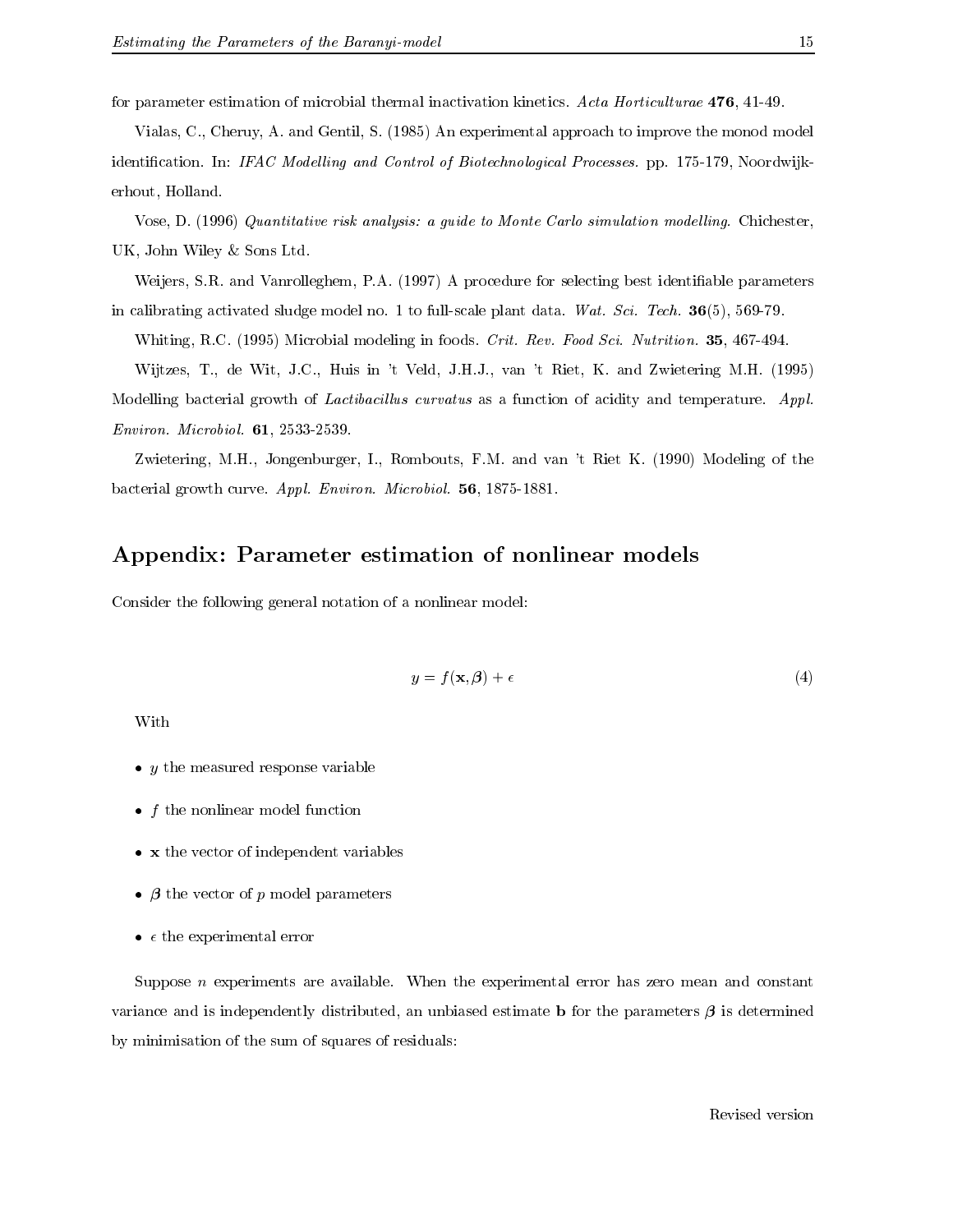$$
\sum_{i=1}^{n} \left[ y_i - f(\mathbf{x}, \boldsymbol{\beta}) \right]^2 \stackrel{\boldsymbol{\beta}}{\to} \min \tag{5}
$$

The minimisation is done in an iterative way and yields the vector of parameter estimates:

$$
\mathbf{b} = \left(\mathbf{J}^T \mathbf{J}\right)^{-1} \mathbf{J}^T y \tag{6}
$$

With **J** the Jacobian matrix, containing the derivatives of the model to the parameters evaluated in the <sup>n</sup> experimental points.

An estimate of the covariance matrix  $\bf{V}$  of the parameter estimates is calculated from (Froment and Bisschoff, 1990):

$$
\hat{\mathbf{V}} = \left(\mathbf{J}^T \mathbf{J}\right)^{-1} \sigma^2 \tag{7}
$$

I ne experimental error variance  $\sigma^-$  is estimated by:

$$
s^{2} = \frac{\sum_{i=1}^{n} (y_{i} - \hat{y}_{i})^{2}}{n - p}
$$
 (8)

The matrix  $J^TJ$  is called the Fisher information matrix (Vanrolleghem and Dochain 1998) and is central in the analysis of the practical identifiability. The joint confidence region of the parameter estimates is given by (Froment and Bisschoff 1990):

$$
(\boldsymbol{\beta} - \mathbf{b})^T \mathbf{J}^T \mathbf{J} \ (\boldsymbol{\beta} - \mathbf{b}) \le \delta \tag{9}
$$

with  $\delta$  depending upon the probability level and the number of degrees of freedom. In the case of a linear model, this formula represents a closed hyperellipsoidal surface centred at b. Using a translation of coordinates and an orthogonal transformation  $\mathbf{U}\mathbf{v} = \boldsymbol{\beta} - \mathbf{b}$ , the hyper-ellipsoid can be rewritten as:

$$
\mathbf{v}^T \left( \mathbf{U}^T \mathbf{J}^T \mathbf{J} \mathbf{U} \right) \mathbf{v} \le \delta \tag{10}
$$

U is an orthogonal matrix with columns that are the eigenvectors of <sup>J</sup><sup>T</sup> J. The matrix UT JT JU is a diagonal matrix with the eigenvalues of the Fisher information matrix on its main diagonal. This implicates that the axes of the hyperellipsoid, indicating the error on the parameter estimates, are proportional with the eigenvalues of **. This shows why**  $**F**$  **is central in any practical identifiability** analysis and optimal experimental design.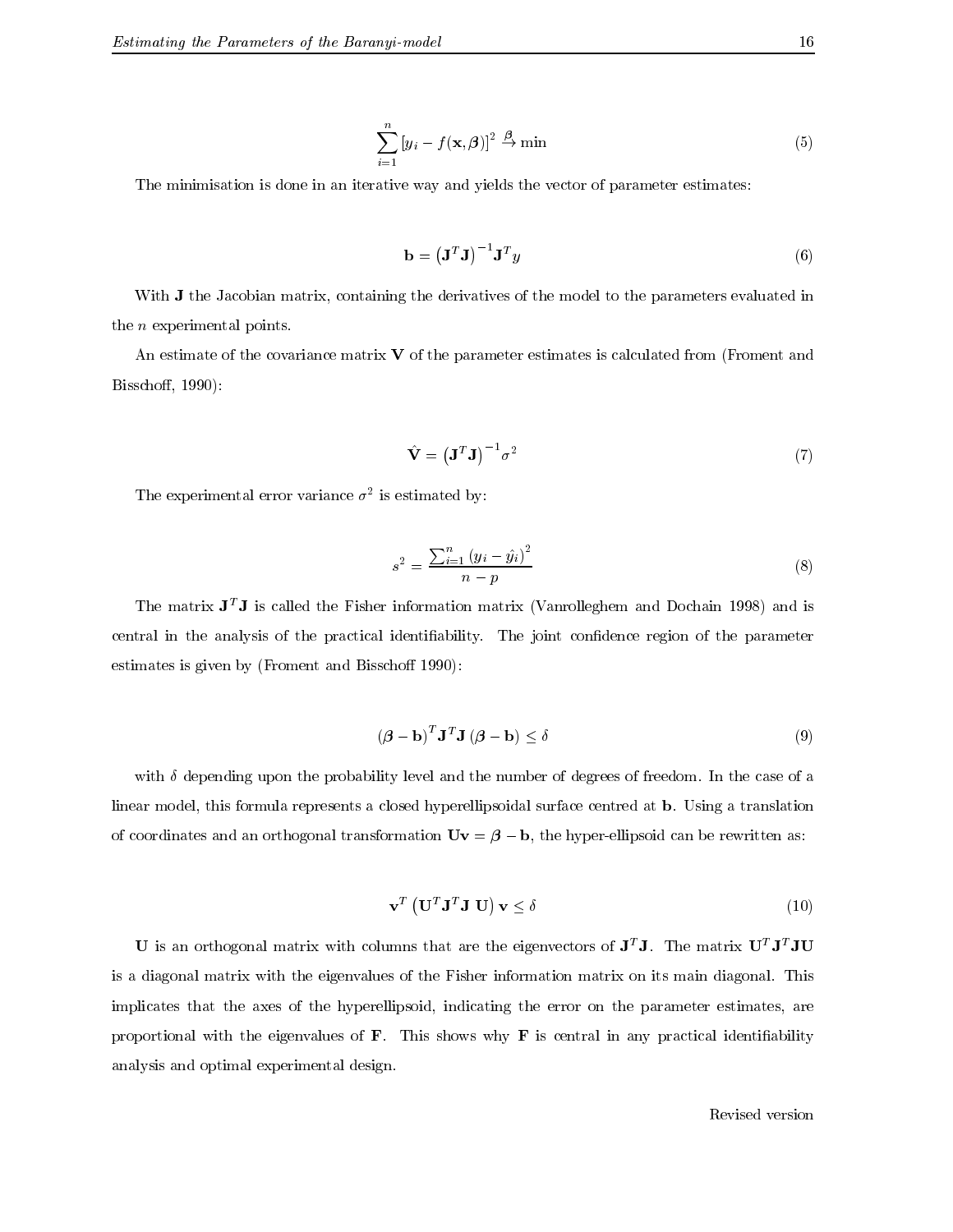## List of Tables

| $\mathbf{1}$ |                                                                                        |  |
|--------------|----------------------------------------------------------------------------------------|--|
| $2^{\circ}$  |                                                                                        |  |
| 3            | The optimal sampling times $x_i$ according to the D-optimal design criterion 20        |  |
| $4 -$        | The distribution of the samples over the 4 sample times as calculated by the D-optimal |  |
|              |                                                                                        |  |
| $5 -$        |                                                                                        |  |
| 6.           |                                                                                        |  |
| 7.           | Parameter estimates and statistical properties for the resampled growth curve 24       |  |
|              |                                                                                        |  |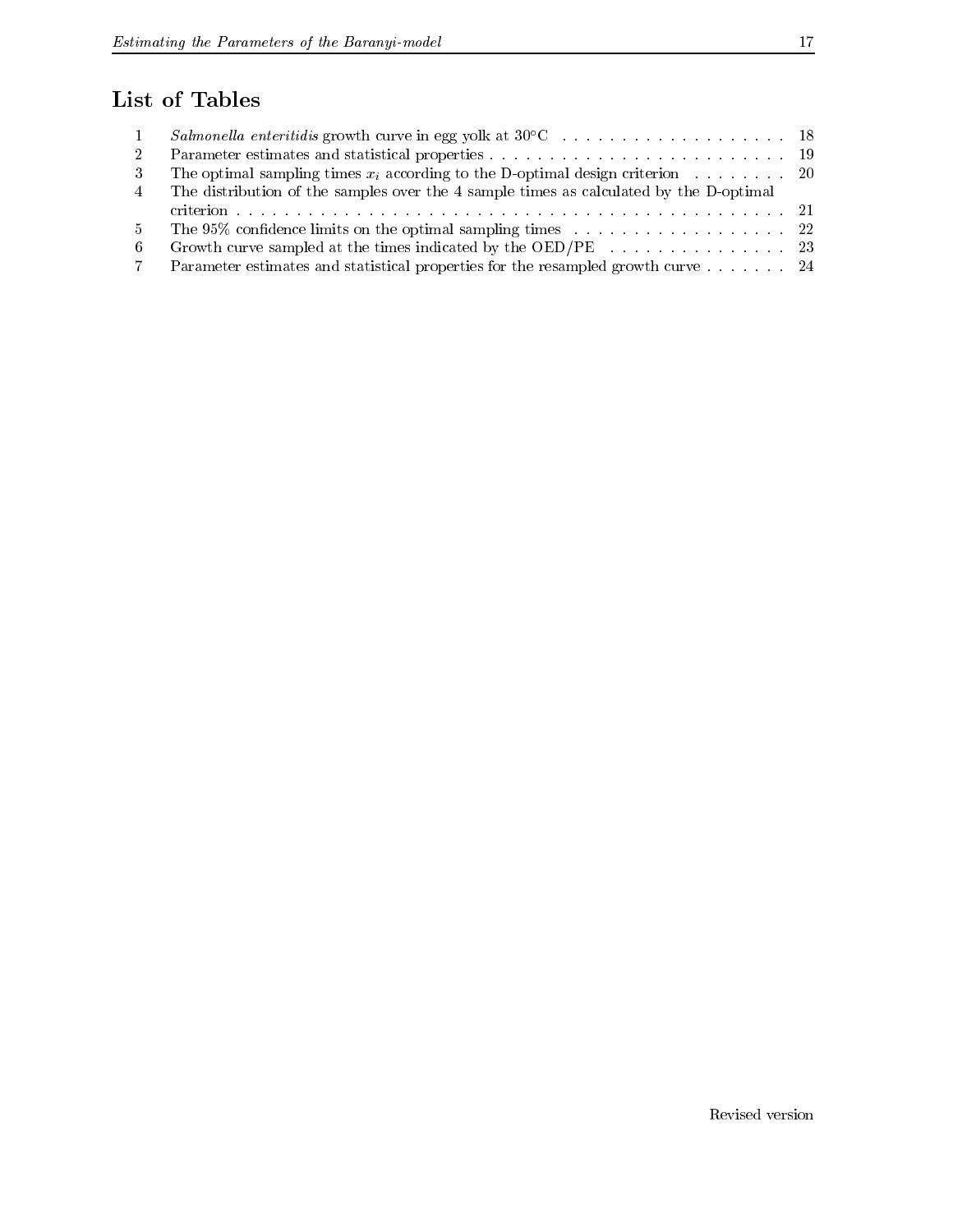| Time $(h)$     | $\ln\left(\frac{CFU}{m}\right)$ |  |
|----------------|---------------------------------|--|
| 0              | 2.833213                        |  |
| $\overline{2}$ | 2.079441                        |  |
| 3              | 3.135494                        |  |
| 4              | 4.49981                         |  |
| 5              | 6.46614                         |  |
| 6              | 4.66343                         |  |
| 7              | 7.91935                         |  |
| 8              | 7.80384                         |  |
| 9              | 9.48797                         |  |
| 10             | 11.1941                         |  |
| 10             | 11.9703                         |  |
| 12             | 13.1283                         |  |
| 13             | 14.2792                         |  |
| 14             | 13.641                          |  |
| 15             | 16.3412                         |  |
| 26             | 21.2885                         |  |
| 27             | 21.0009                         |  |
| 28             | 21.0009                         |  |

**Table 1.** Salmonella enteritials growth curve in egg yolk at 30 C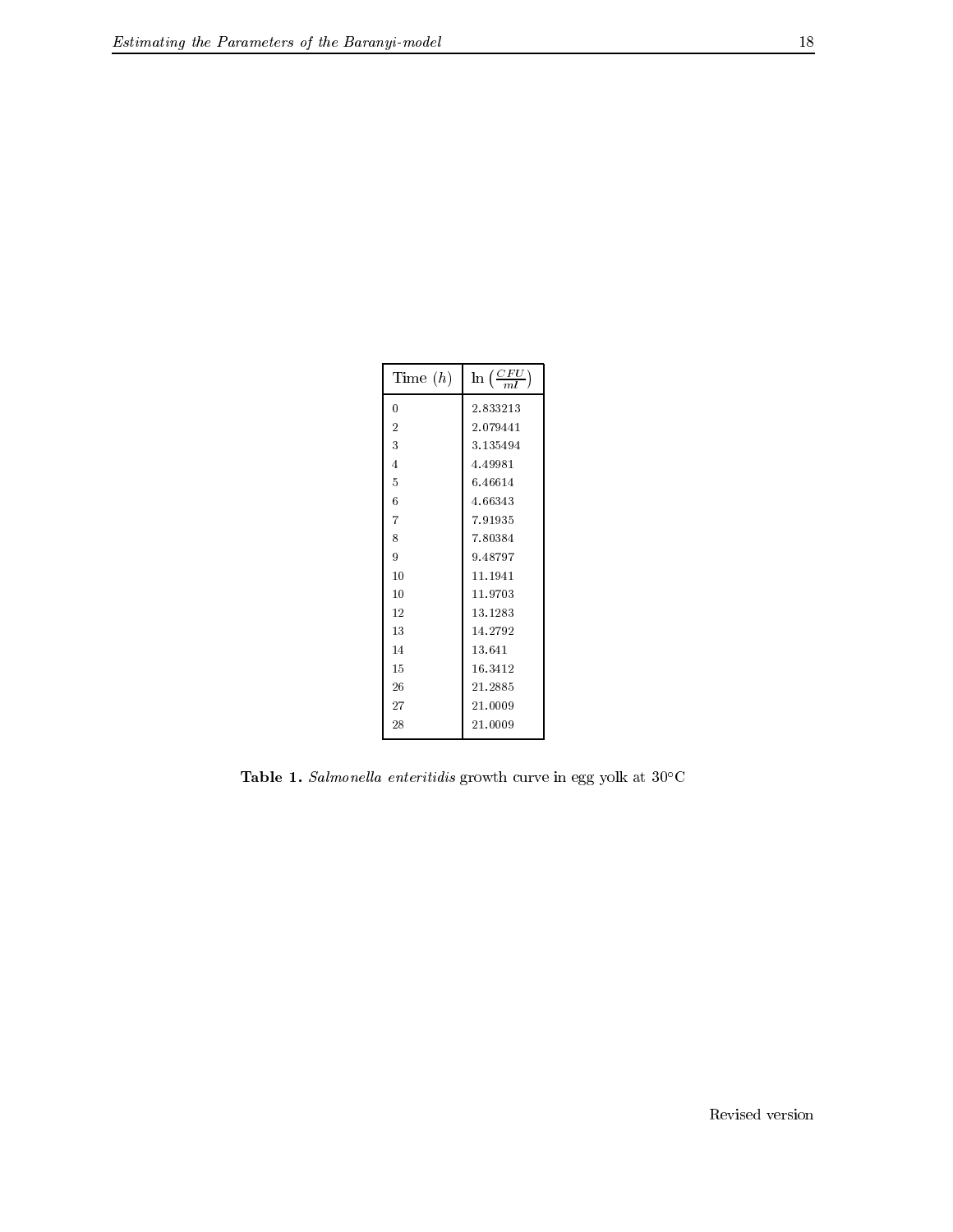|             | Estimate | Standard error | Coefficient of variation | 95 % confidence limits |
|-------------|----------|----------------|--------------------------|------------------------|
| $\mu_{max}$ | 1.089    | 0.064          | 0.252                    | ${0.951, 1.228}$       |
| $h_0$       | 2.657    | 1.051          | 1.678                    | $\{0.404, 4.915\}$     |
| $y_0$       | 2.364    | 0.646          | 1.159                    | ${0.979, 3.740}$       |
| $y_{max}$   | 21.097   | 0.446          | 0.0897                   | ${20.141,22.052}$      |

Table 2. Parameter estimates and statistical properties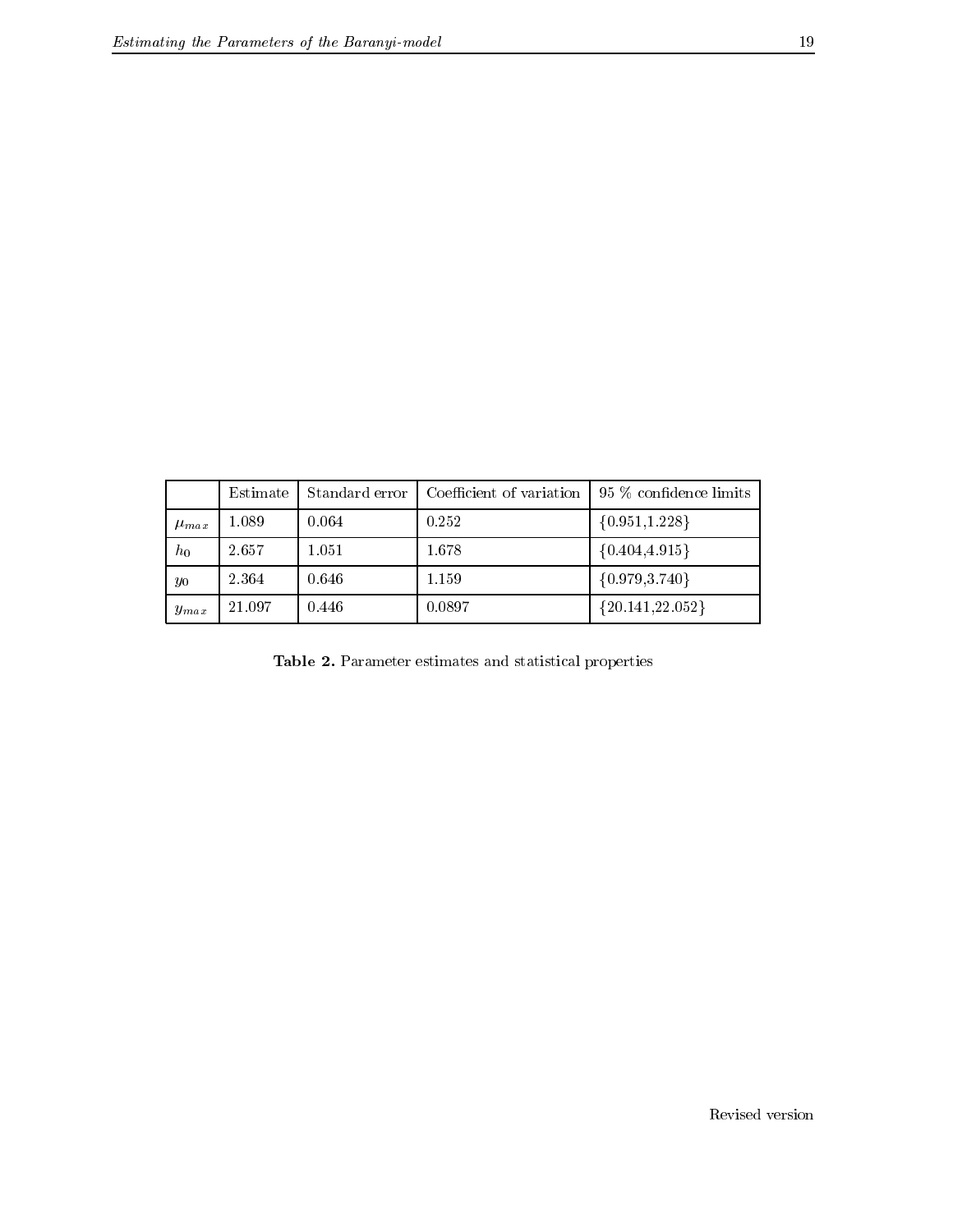| Nr. of samples     | $\overline{4}$ | $\overline{7}$ | 10             | 12               | 14             | 18             |
|--------------------|----------------|----------------|----------------|------------------|----------------|----------------|
| $\det(\mathbf{F})$ | $115.3\,$      | 922.3          | 3108.2         | 6912             | 13823.3        | 34541.8        |
| $x_1$              | $\overline{0}$ | $\overline{0}$ | $\overline{0}$ | $\bf{0}$         | $\overline{0}$ | $\overline{0}$ |
| $x_2$              | $4.8\,$        | 4.74           | $4.5\,$        | $\boldsymbol{0}$ | $\bf{0}$       | $\bf{0}$       |
| $x_3$              | $17.31\,$      | 4.8            | 4.79           | $4.65\,$         | $4.62\,$       | $4.53\,$       |
| $x_4$              | $28\,$         | $17.31\,$      | 4.83           | 4.78             | 4.77           | $4.67\,$       |
| $x_5$              |                | $17.31\,$      | 17.3           | $4.81\,$         | 4.8            | 4.79           |
| $x_6$              |                | 28             | $17.3\,$       | $1\,7.3$         | $17.3\,$       | 4.82           |
| $x_7$              |                | 28             | 17.3           | $1\,7.3$         | $17.3\,$       | 4.82           |
| $x_8$              |                |                | 28             | $17.3\,$         | $17.3\,$       | $17.3\,$       |
| $x_9$              |                |                | 28             | $17.3\,$         | 17.3           | $17.3\,$       |
| $x_{\rm\,10}$      |                |                | 28             | 17.3             | 17.3           | 17.3           |
| $x_{\rm\,11}$      |                |                |                | $2\sqrt{8}$      | 28             | $17.3\,$       |
| $x_{\rm\,12}$      |                |                |                | $2\sqrt{8}$      | 28             | $17.3\,$       |
| $x_{\sqrt{13}}$    |                |                |                |                  | $28\,$         | $17.3\,$       |
| $x_{\rm\,14}$      |                |                |                |                  | 28             | 28             |
| $x_{\rm\,15}$      |                |                |                |                  |                | 28             |
| $x_{\rm\,16}$      |                |                |                |                  |                | 28             |
| $x_{\rm\,17}$      |                |                |                |                  |                | 28             |
| $x_{\sqrt{18}}$    |                |                |                |                  |                | $\sqrt{28}$    |

**Table 3.** The optimal sampling times  $x_i$  according to the D-optimal design criterion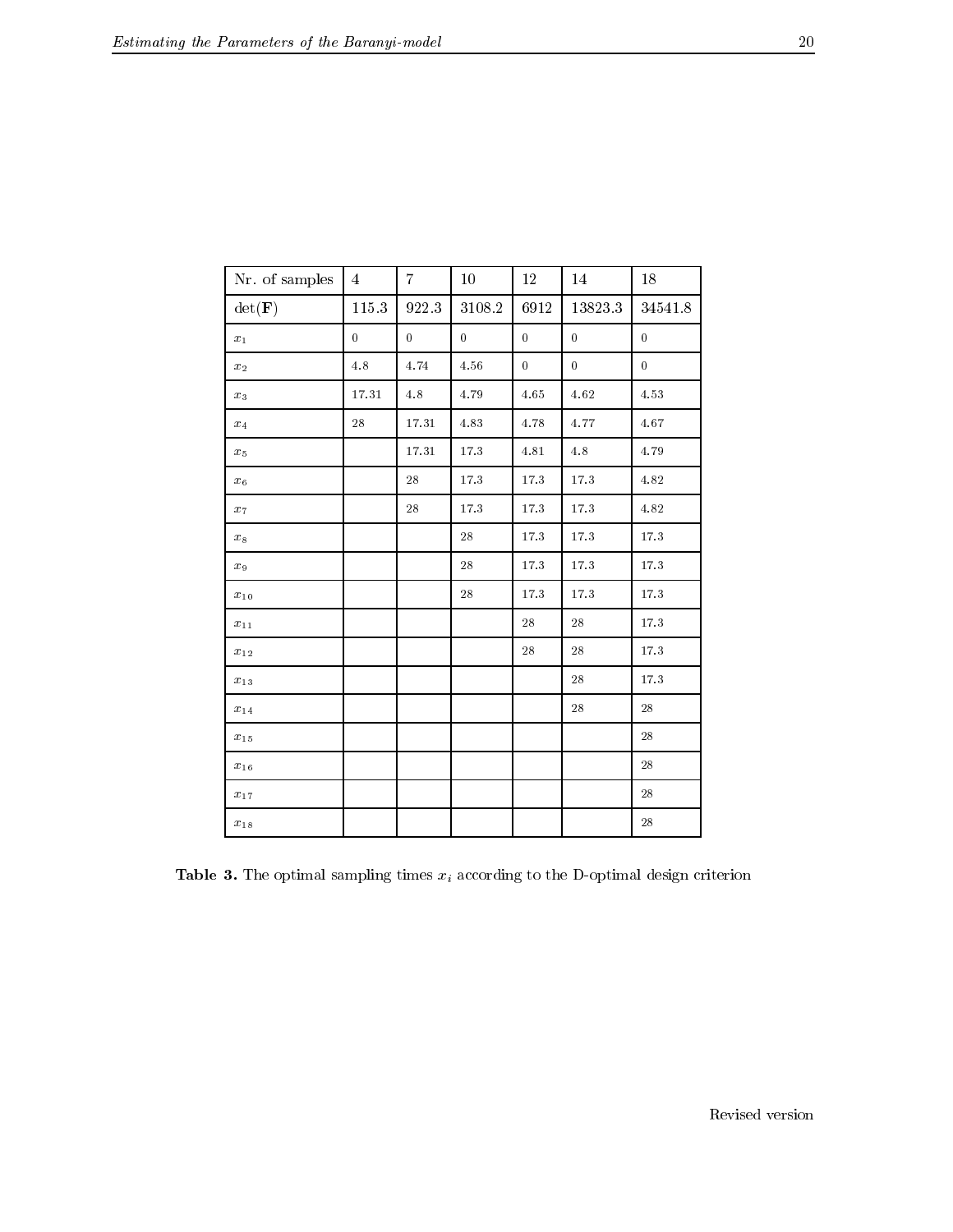|    | Nr. of samples Sample point 1   Sample point 2   Sample point 3   Sample point 4 |  |  |
|----|----------------------------------------------------------------------------------|--|--|
|    |                                                                                  |  |  |
|    |                                                                                  |  |  |
| 10 |                                                                                  |  |  |
| 12 |                                                                                  |  |  |
| 14 |                                                                                  |  |  |
| 18 |                                                                                  |  |  |

Table 4. The distribution of the samples over the 4 sample times as calculated by the D-optimal criterion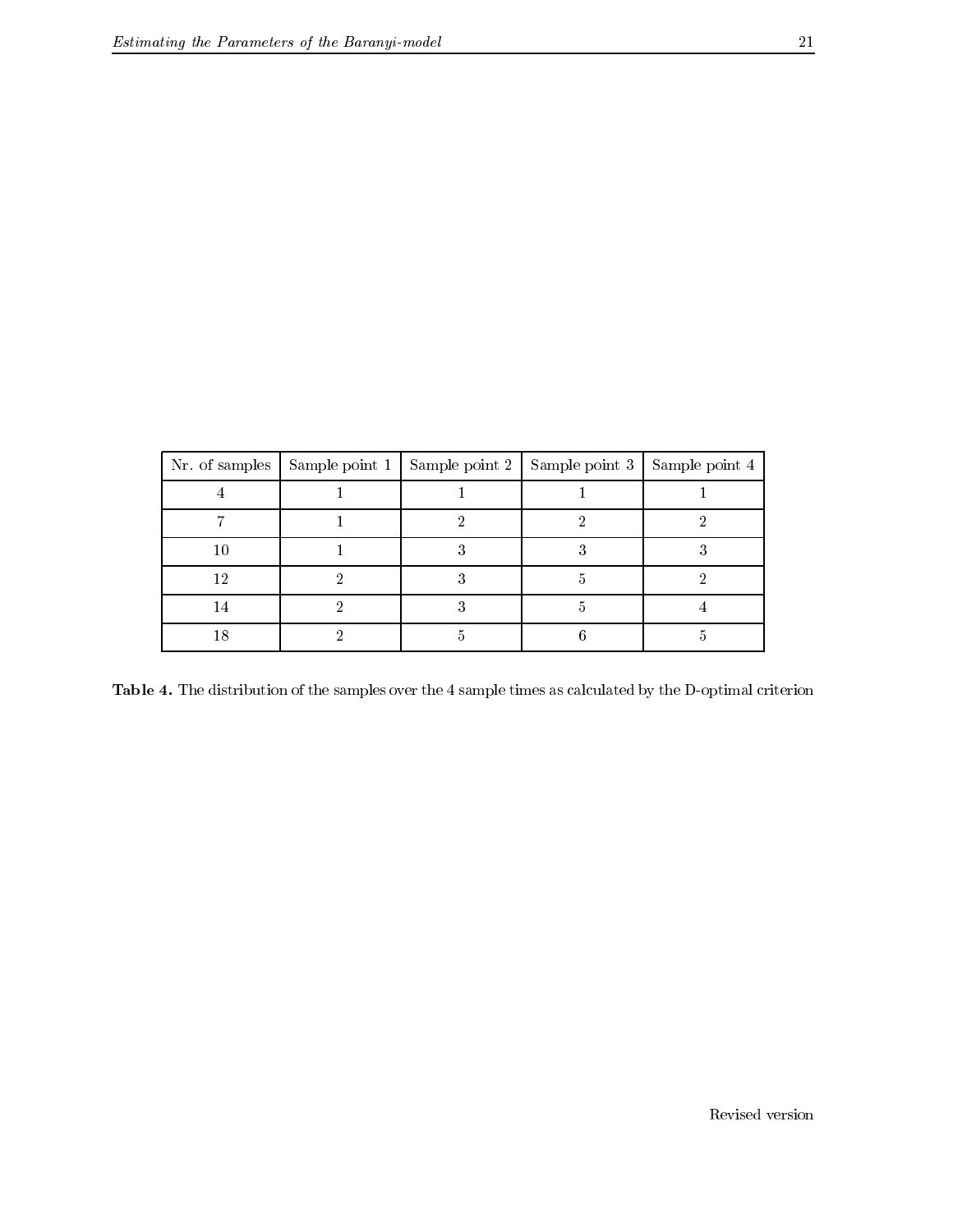| Sample point   95 % confidence interval |               |
|-----------------------------------------|---------------|
| ${0,0}$                                 | $\{0,0\}$     |
| ${3.2,8.5}$                             | ${3.6,10.6}$  |
| ${16.1,23}$                             | ${15.5,23.1}$ |
| ${28,28}$                               | ${28,28}$     |

Table 5. The 95% condence limits on the optimal sampling times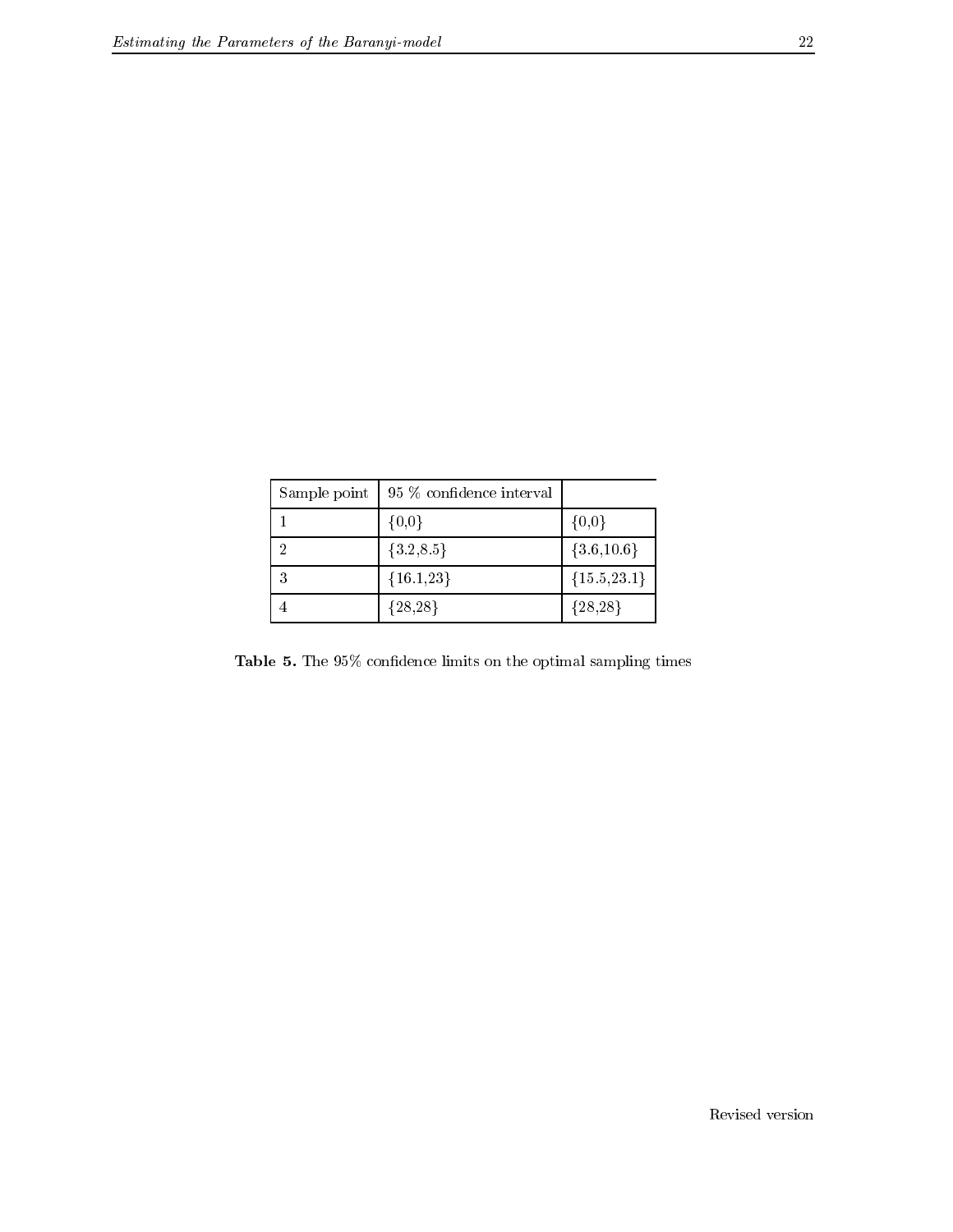| Time $(h)$     | $\ln\left(\frac{CFU}{mL}\right)$ |  |
|----------------|----------------------------------|--|
| 0              | 3.638                            |  |
| $\overline{0}$ | 3.664                            |  |
| 3.8            | 5.247                            |  |
| 4.3            | 6.116                            |  |
| 4.7            | 5.652                            |  |
| 5.6            | 7.012                            |  |
| 6.0            | 7.832                            |  |
| 16.9           | 19.218                           |  |
| 17.1           | 19.258                           |  |
| 17.2           | 19.734                           |  |
| 17.4           | 19.704                           |  |
| 17.6           | 20.271                           |  |
| 17.8           | 19.662                           |  |
| 20             | 20.060                           |  |
| 25             | 20.120                           |  |
| 26             | 21.001                           |  |
| 27             | 21.060                           |  |
| 27             | 20.760                           |  |
|                |                                  |  |

Table 6. Growth curve sampled at the times indicated by the OED/PE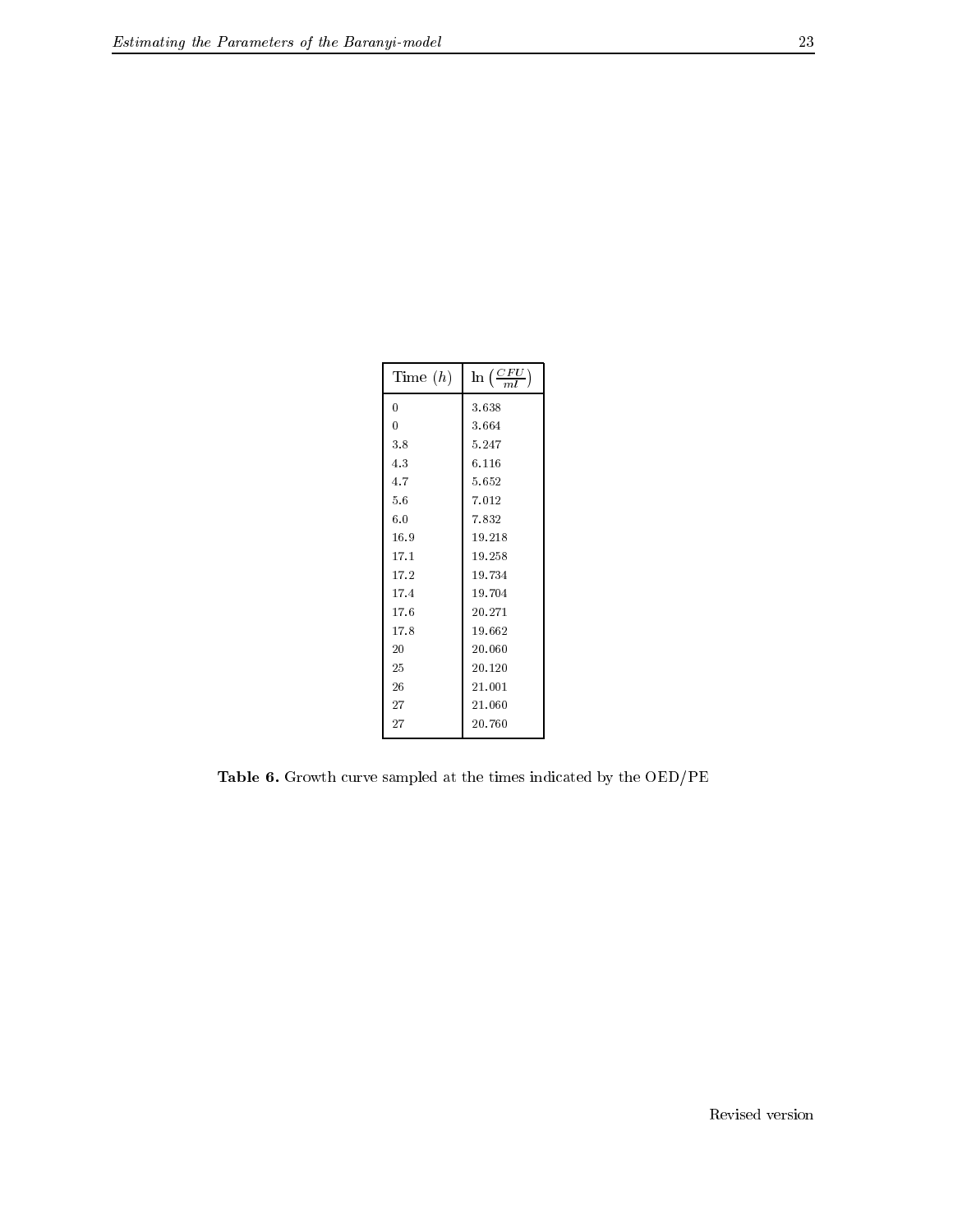|             | Estimate | Standard error | Coefficient of variation | 95 % confidence limits |
|-------------|----------|----------------|--------------------------|------------------------|
| $\mu_{max}$ | 1.110    | 0.0242         | 0.0926                   | ${1.059, 1.163}$       |
| $h_0$       | 2.781    | 0.381          | 0.579                    | ${1.966, 3.596}$       |
| $y_0$       | 3.649    | 0.244          | 0.284                    | ${3.124, 4.173}$       |
| $y_{max}$   | 20.635   | 0.158          | 0.0325                   | ${20.296,20.975}$      |

Table 7. Parameter estimates and statistical properties for the resampled growth curve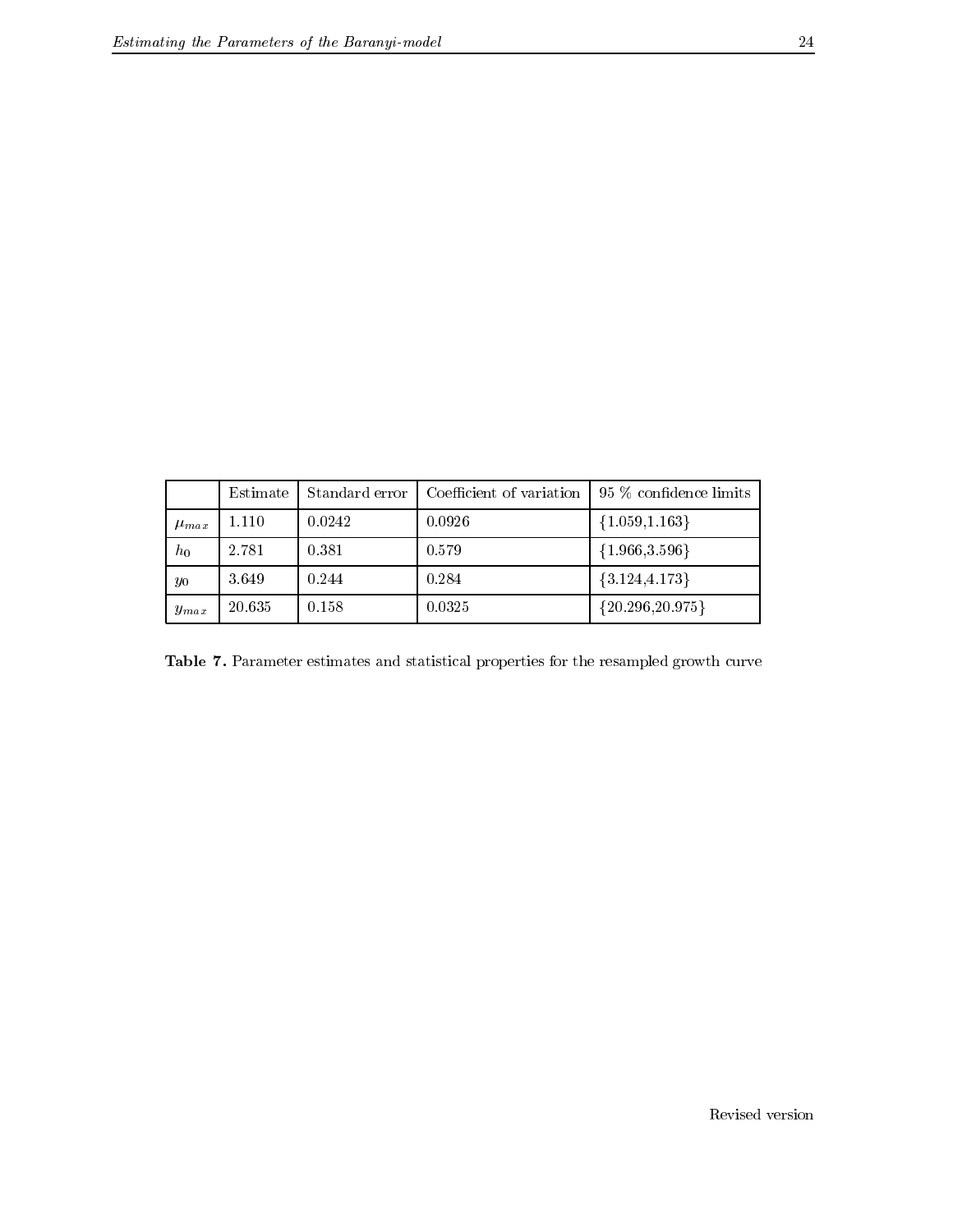## List of Figures

| 2   | Contour plots of the objective function as function of the model parameters $\dots \dots$       |  |
|-----|-------------------------------------------------------------------------------------------------|--|
| -3- |                                                                                                 |  |
| -4  | The histograms for the optimal sample points 2 and 3 as determined by the Monte Carlo           |  |
|     |                                                                                                 |  |
| 5   | The Baranyi-model fitted to the <i>Salmonella</i> growth curve sampled according to the optimal |  |
|     |                                                                                                 |  |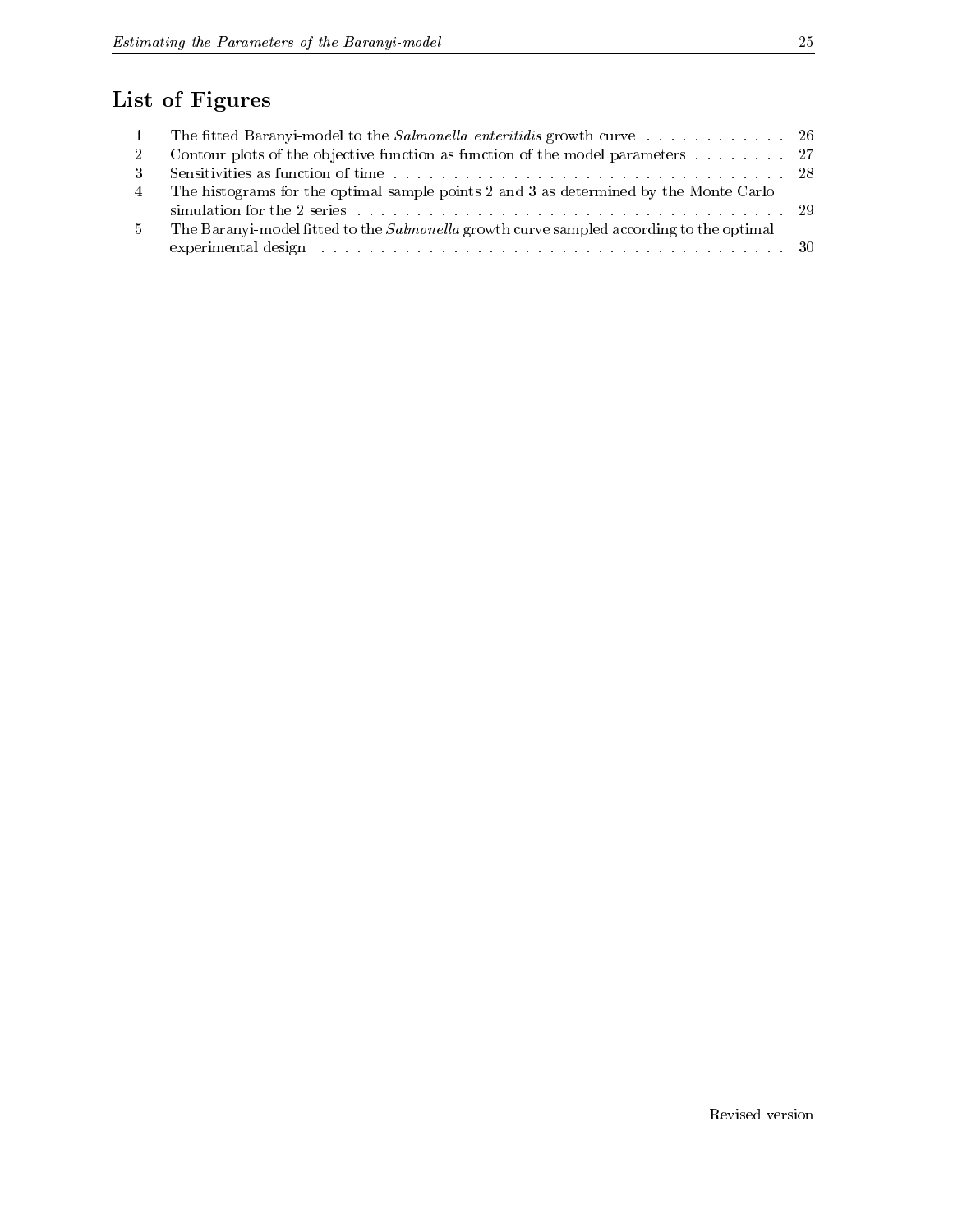

**Figure 1.** The nuted Baranyi-model to the *Salmonella enteritials* growth curve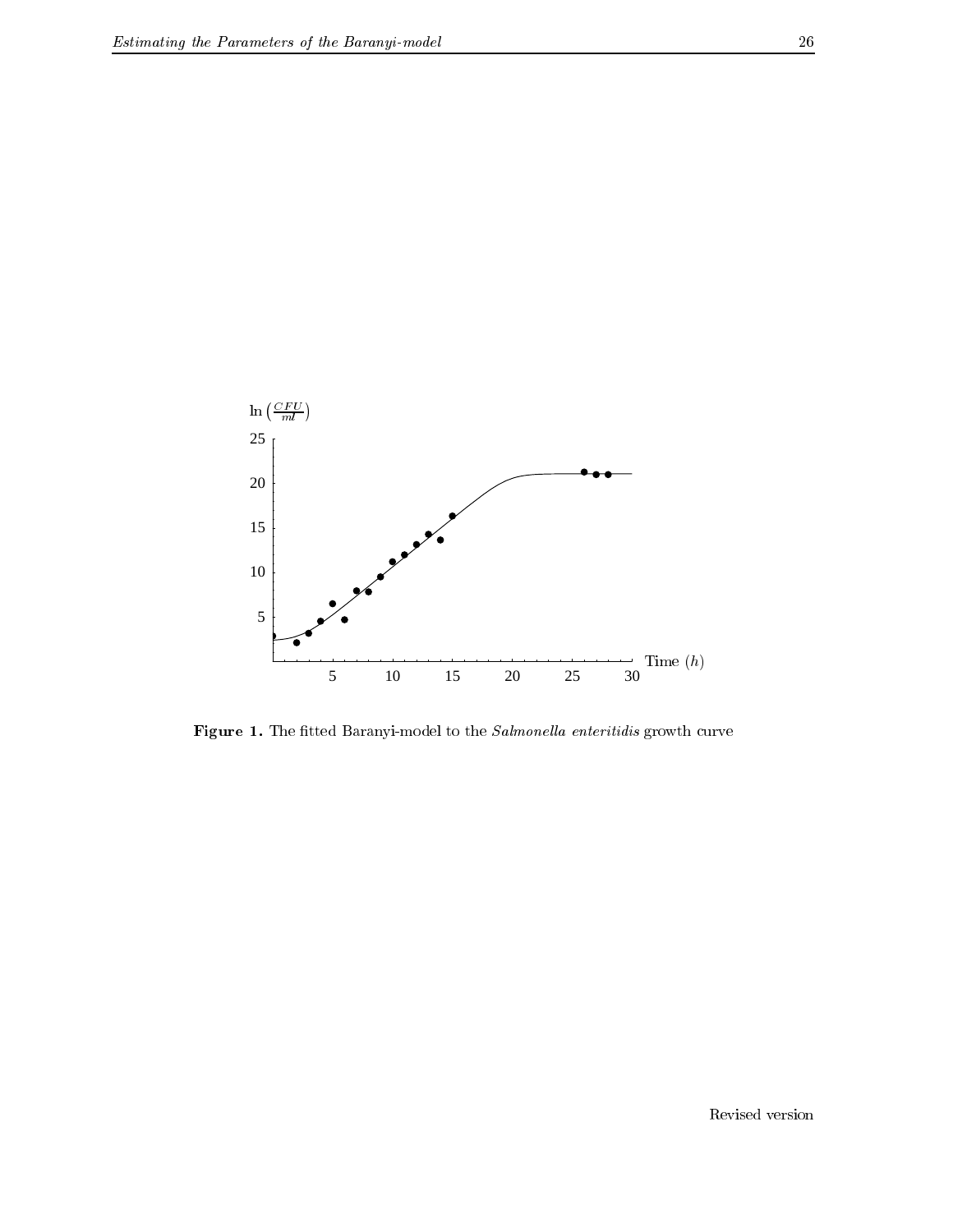

Figure 2. Contour plots of the ob jective function as function of the model parameters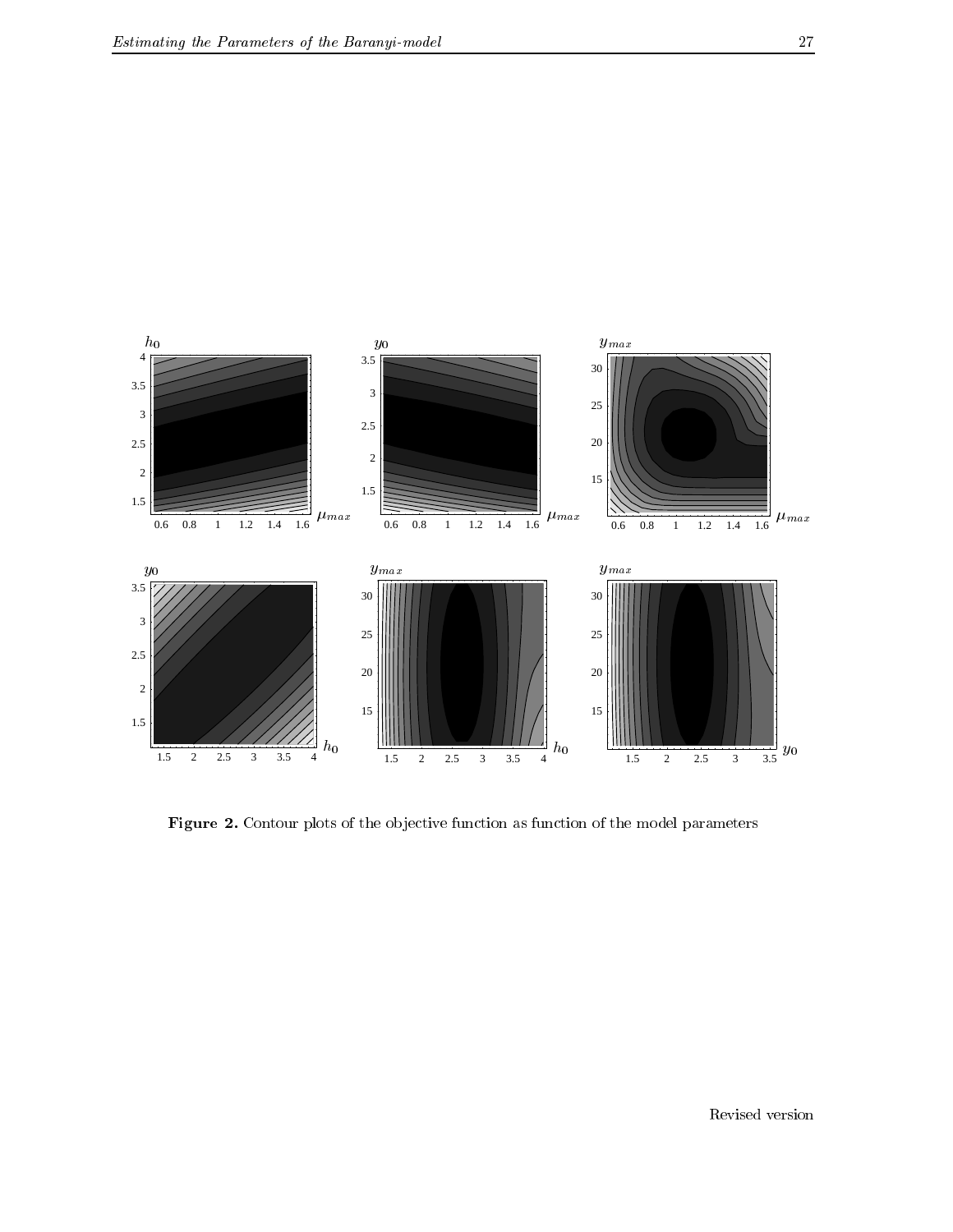

Figure 3. Sensitivities as function of time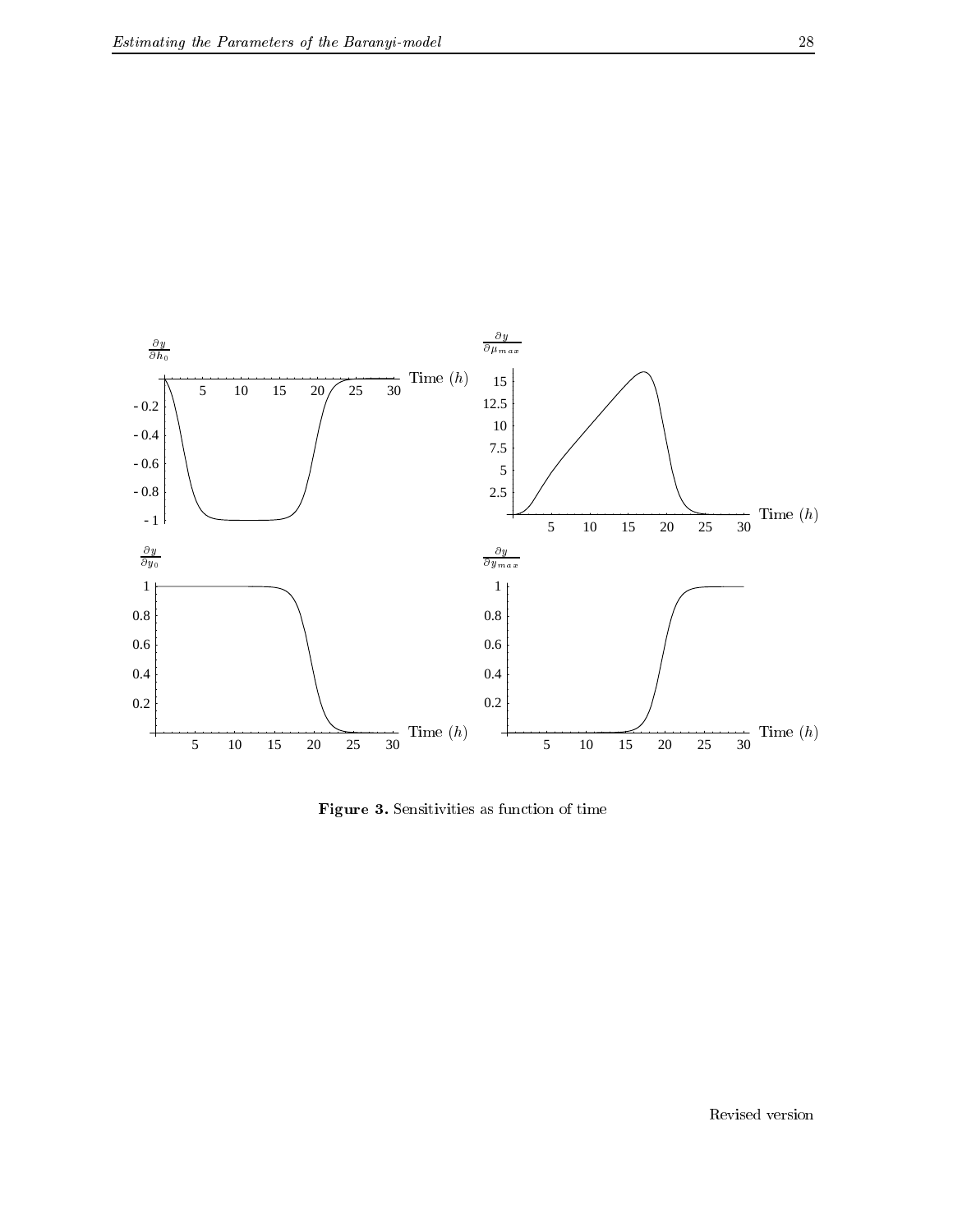

Figure 4. The histograms for the optimal sample points 2 and 3 as determined by the Monte Carlo simulation for the 2 series